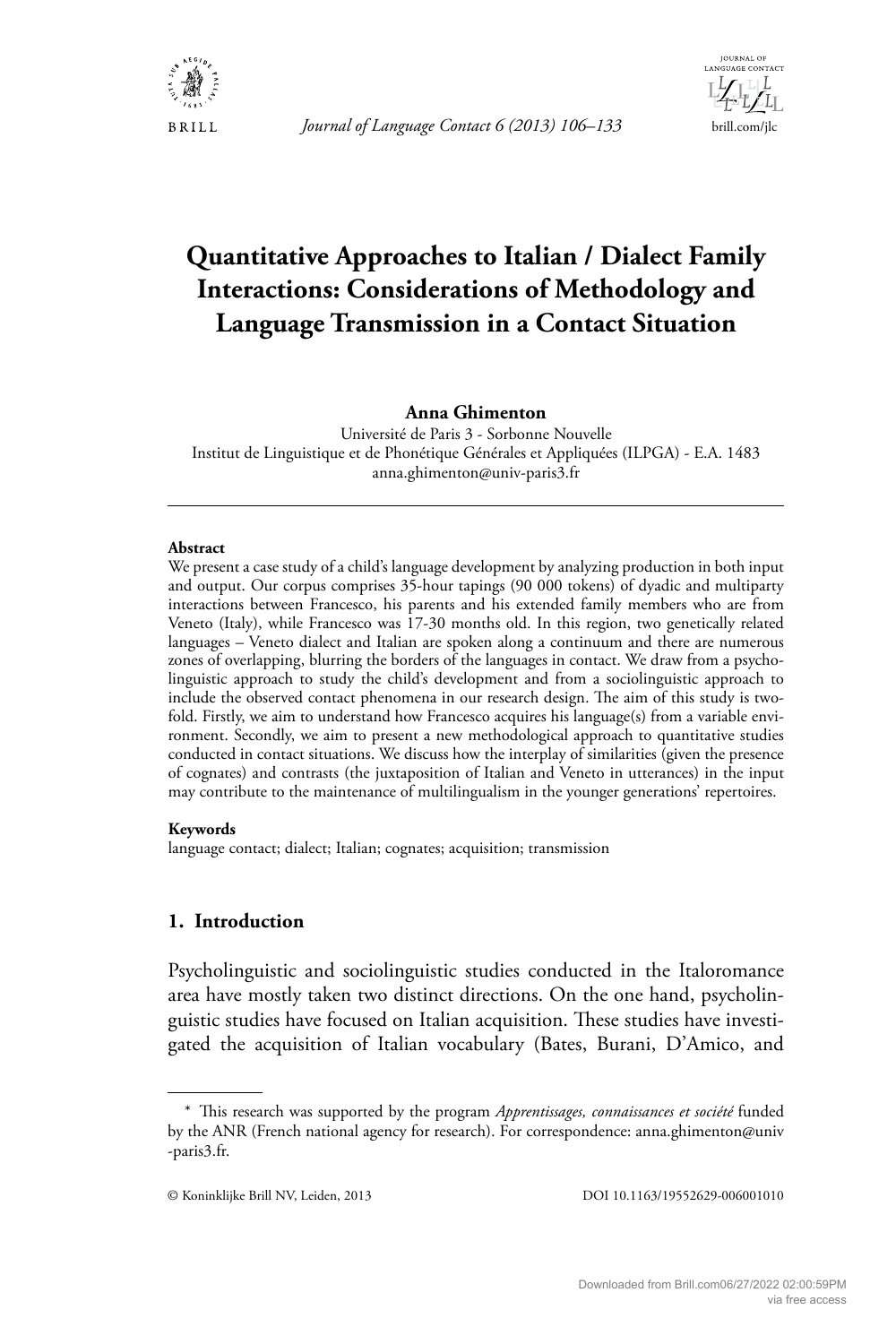Barca, 2001; D'Odorico, Carubbi, Salerni, and Calvo, 2001) of Italian morphology (Pizzuto and Caselli, 1992; Noccetti, De Marco, Tonelli and Dressler, 2007) and of Italian syntax (Waxman and Guasti (2009) and Guasti (2009) for production and Arosio, Adani and Guasti (2009) for comprehension). Psycholinguistic research conducted in this area has generally adopted a quantitative approach. On the other hand, sociolinguistic studies have described the language contact phenomena observed in the multilingual social repertoires (Berruto, 1990; Cerruti, 2003; Regis, 2002). There have been few attempts to integrate psycholinguistic and sociolinguistic approaches when studying language development in the Italoromance area. For example, investigations on language acquisition have seldom included variation phenomena inherent in the social repertoires. Ignoring the elements of variation in the environment within which an Italian child constructs his/her language omits important information regarding a child's language exposure. In fact, studying the variation phenomena (from phonological, lexical and morphosyntactic levels) present in the child's language environment may help clarify the processes a child goes through when s/he acquires a language within spontaneous and informal contexts of interaction.

We have adopted a usage-based approach as it has the advantage of being sufficiently flexible to integrate sociolinguistic variation generated by the Italian/dialect language contact with the study of child language. More generally, integrating methods and approaches from sociolinguistics and psycholinguistics could be particularly useful when analyzing acquisition data collected in contact situations, as in Italy. On the one hand, psycholinguistic studies could benefit from sociolinguistic approaches to define and understand the sources of variation in the child's language environment. On the other hand, sociolinguistic approaches could benefit from psycholinguistic approaches in order to understand the cognitive foundations underpinning variation in child production.

One of the main tenets of the usage-based account is that the child builds his/her language(s) from concrete pieces of language encountered in his/her environment (Behrens, 2009; Tomasello, 2003). Through linguistic exposure and experience, the child starts building constructions, the latter being "form and meaning pairings" (Goldberg, 2006, p. 3) from these concrete pieces of language. At the two-word stage (from approximately  $18 - 24$  months), the child will start forming his/her first constructions by combining two lexical items. Although these early constructions – called *pivot schemas* (Braine, 1976) – are not manifestations of the emergence of syntax, they nevertheless show the initial stages of categorisation and the expression of a child's communicative intentions (Tomasello, 2003). These constructions are made up of two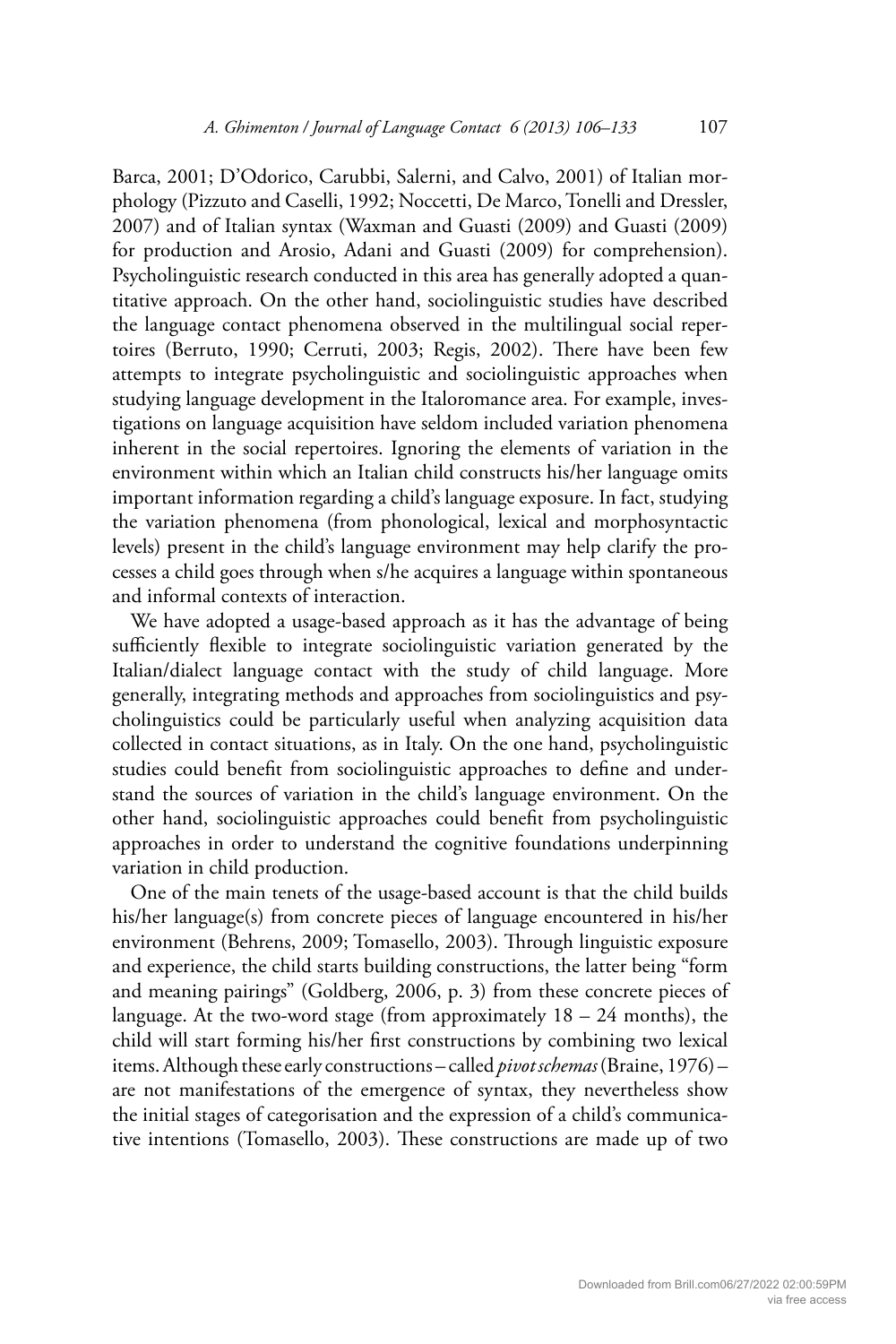slots: one is filled by a pivot, which is the structuring unit of the construction in that it places it within a speech act (for example *More* in "*More* X" places this pivot schema within a request) and the other is a variable slot filled by an element pertaining to the immediate communicative setting (for instance *cookie* in *more cookie*, for further examples see Braine 1976 or Tomasello 2003, pp. 94-143). Once these constructions emerge, the child gradually starts making generalizations across these pivot-schemas, building more complex constructions. This process of generalization is an important step towards the production of abstract linguistic constructions (Tomasello, 2006) and, more specifically, to the development of syntax.

The present study observes the production of Francesco, a child aged between 17 and 30 months, participating in dyadic and multiparty interactions with five members of his nuclear and extended family who live in Castelfranco Veneto, a city in the central part of Veneto, one of Italy's northeastern regions. Here, Veneto dialect and Italian are spoken on a daily basis in both family and public spheres. The speakers taking part in the interactions belong to three generations. In this study, we observed language development and environment jointly. Our investigation was guided by three questions:

- (1) What languages are spoken in the child's environment?
- (2) How are dialect and Italian used when speaking in dyadic and multiparty interactions, with speakers from different generations?
- (3) Is language usage in the child's production related to the language usage observed in his environment?

These three questions will guide the analyses of the data in the investigation of each speaker's production observed in informal dyadic and multiparty interactional settings.

## **2. A Sociolinguistic Approach to Italy's Multilingualism**

Sociolinguistic studies conducted in Italy have contributed to a better understanding of phenomena generated by the joint presence of Italian and the Italoromance dialects in social repertoires. As Berruto (2005) has pointed out, Italy's *dialetti* do not reflect the same entity as the English dialects. According to Coseriu's (1981) tripartite categorization of what is designated by the term "dialect," Italoromance dialects figure among the *primary dialects*, i.e. dialects that have their own autonomous linguistic system whereas English dialects figure among the *tertiary dialects* because they are considered as varieties within one language system (see Sornicola (2002) for a review of Coseriu's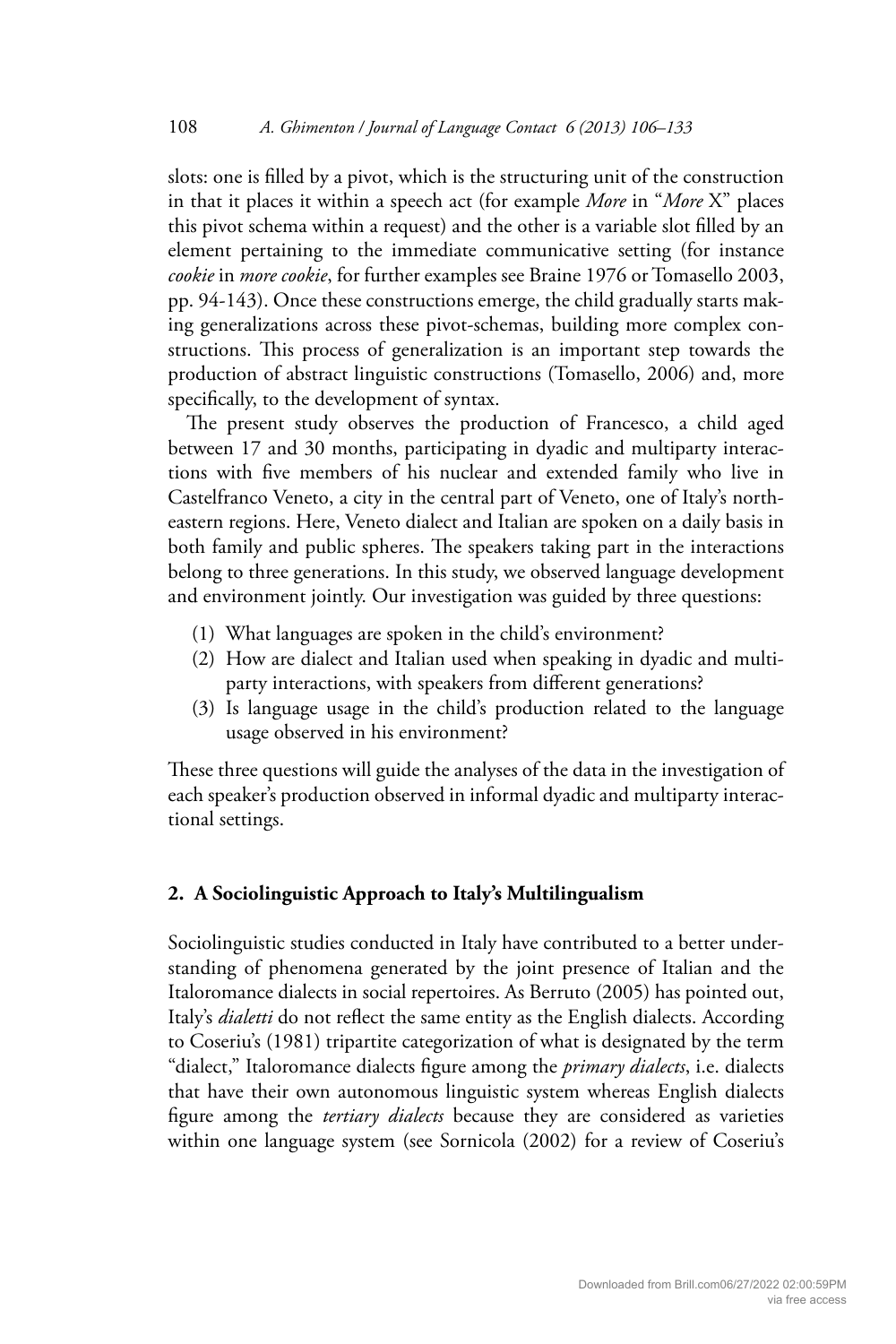theory). Grassi (1993: 279) insists that Italoromance dialects – like any language – have a specific phonetic, phonological and morphosyntactic structure, yet they differ in the various functions that are attributed to each language. For instance, Italian is used in the public sphere and is both the medium of communication (in both formal and informal settings) and the object of study in the field of education. Clearly, dialects have a smaller speech community than Italian. Moreover, variation in usage can be observed within the same speech community. As Giacalone-Ramat (1995) notes, adults are the main dialect users in the Italoromance area. Her observation was confirmed by the results of a national survey on declared language usage conducted in Italy and published in 2007 in the *Istituto Nazionale di Statistica* (ISTAT) site.<sup>1</sup> The results show a clear preference for Italian among children and young adults. Veneto's dialect follows the national usage trends, being predominantly used by the adult population and within the restricted family environment. Despite the trends observed, statistics on declared language usages in Veneto show that the region's dialect is one of the most vital in Italy. These findings however do not provide clear indications of speakers' actual usage, and with whom and in which circumstances their code choices are effectuated.

## *2.1. Issues of Variation: A Glimpse of the Processes of Dialect Italianization and Italian Regionalization*

The first investigations on diatopic variation in the Italoromance area were carried out by Rüegg (1956). His observations showed that, despite strong political movements favoring the process of Italianization, there was a considerable amount of variation in the Italoromance domain. Despite the adoption of Italian as the one and only official language, there was considerable interregional variation in daily language usage (Guerini, 2011; Marcato, 1991). Rüegg's diatopic variation was later theorized by Pellegrini who introduced the concept of *Regional Italian*, which has subsequently become the object of numerous sociolinguistic studies (Cerruti, 2003, 2011; Cerruti and Regis, 2005; Dal Negro, 2005; Marcato, 1991). These studies underscore the significant amount of intralinguistic variation in the regional realizations of Italian given the influence the Italoromance dialects exert on Italian. Hence an important element contributing to Italian intralinguistic variation is the interlinguistic variation existing between Italian and dialect. The regional dialects "regionalize" Italian production, particularly in its oral form, on all linguistic

<sup>&</sup>lt;sup>1</sup> http://portal-lem.com/images/it/Italie/Lingue\_e\_dialetti\_e\_lingue\_straniere\_in\_Italia.pdf.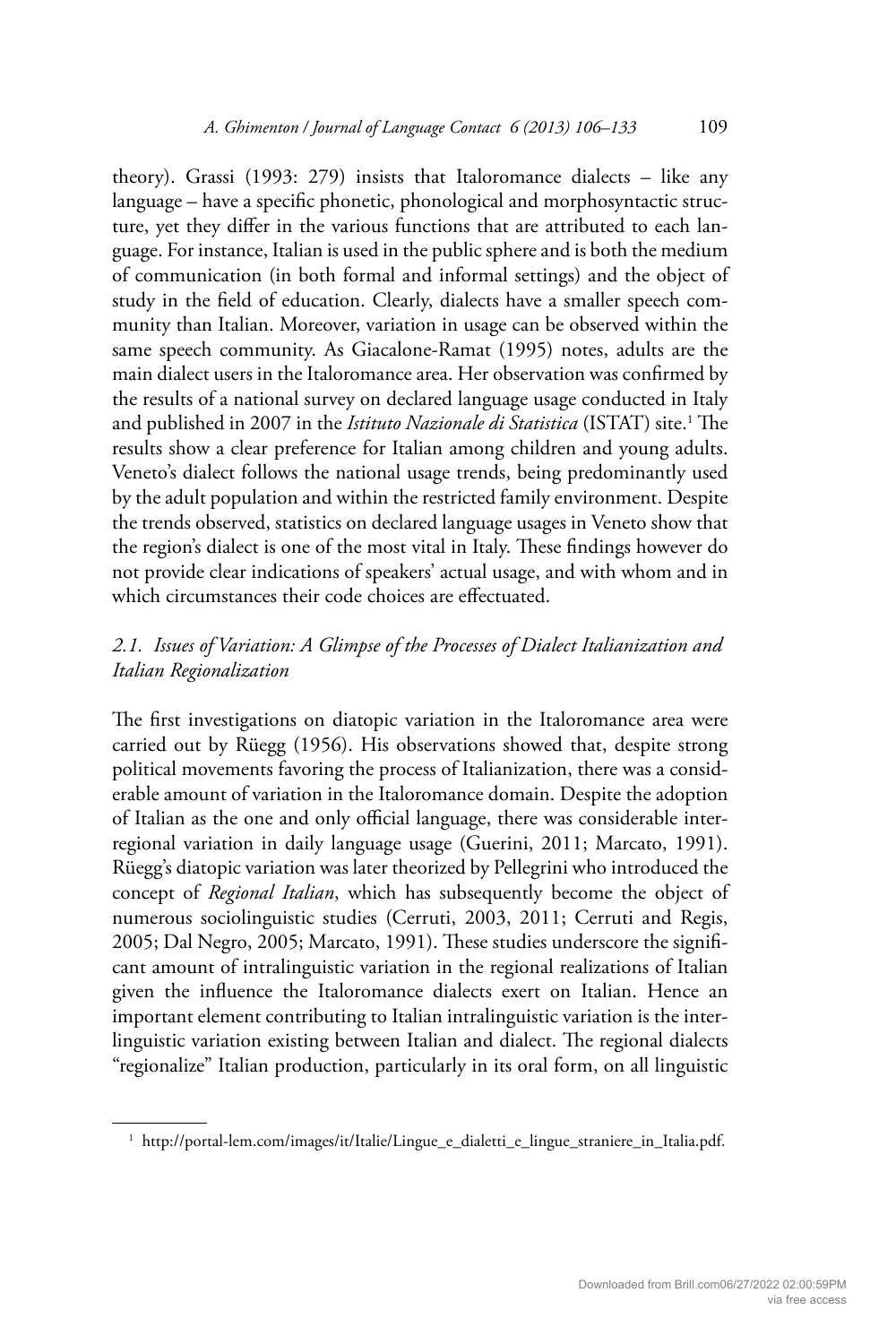levels (semantic, phonological, etc.). When analyzing the process of Italian regionalization, Telmon (1990, 1993) compares it to Selinker's (1972) notion of *interlanguage*. This notion refers to a particular stage in second language acquisition where the learner's production reveals the presence of a linguistic system "in progress" which neither belongs to the first language nor to the second language. Telmon shows numerous similarities between the contact phenomena observed in the formation of regional Italians and the phenomena observed in learning a second language. Similarly, observing the initial stages in the acquisition of French as a second language, Véronique (2001) compares these stages to the formation process of the French creoles' grammatical systems. The fact that there are numerous similarities in different sociolinguistic contexts shows that processes of contact are in many respects generalizable.

Since Italy's unification in the late nineteenth century, and in the last three decades in particular, Italian has steadily gained substantial ground in the repertoires, being the *lingua franca* for interregional communication as Italy's national and official language (Sobrero, 1992; Telmon, 1990, 1993; Tempesta, 2001). Moreover, as the language of instruction, the acquisition of Italian is a priority because it is essential for access to education, being the national and most prestigious language. Consequently, Italian dominates the majority of the repertoires and it has exerted substantial influence on regional languages, gaining ground in public (school, administration, etc.) and private (family) spheres. Italy's unification in 1861 has accelerated the process of Italianization of the Italoromance dialects as the latter were seen as elements of division (Coveri et al. 1998). On the contrary, Italian was perceived as the language that could bring unity in the newly formed republic. Hence, Italy's unification did not only entail a political union between the regions composing the newly formed country. The relationship between Italian and dialect has moved from diglossia to dilalia (Berruto, 1987a).2 Moreover, Italy's unification created a zone of contact between the official and prestigious language and the regional and less prestigious languages.

As Berruto (1983, 1997) points out, the formation of regional Italians shares numerous characteristics with the process of creolization. Both involve a prestigious variety that comes into contact with a less prestigious variety. In these two situations, the prestigious varieties (the *superstrates*) are Italian, in the Romance area, and the colonial language, in the case of creole situations.

Downloaded from Brill.com06/27/2022 02:00:59PM

via free access

<sup>&</sup>lt;sup>2</sup> *Dilalia* refers to a situation where the prestigious variety is used in both formal and informal contexts of communication. In the Italoromance context, Italian usage is gaining ground also in informal contexts of communication, whereas before these contexts were associated with dialect usage.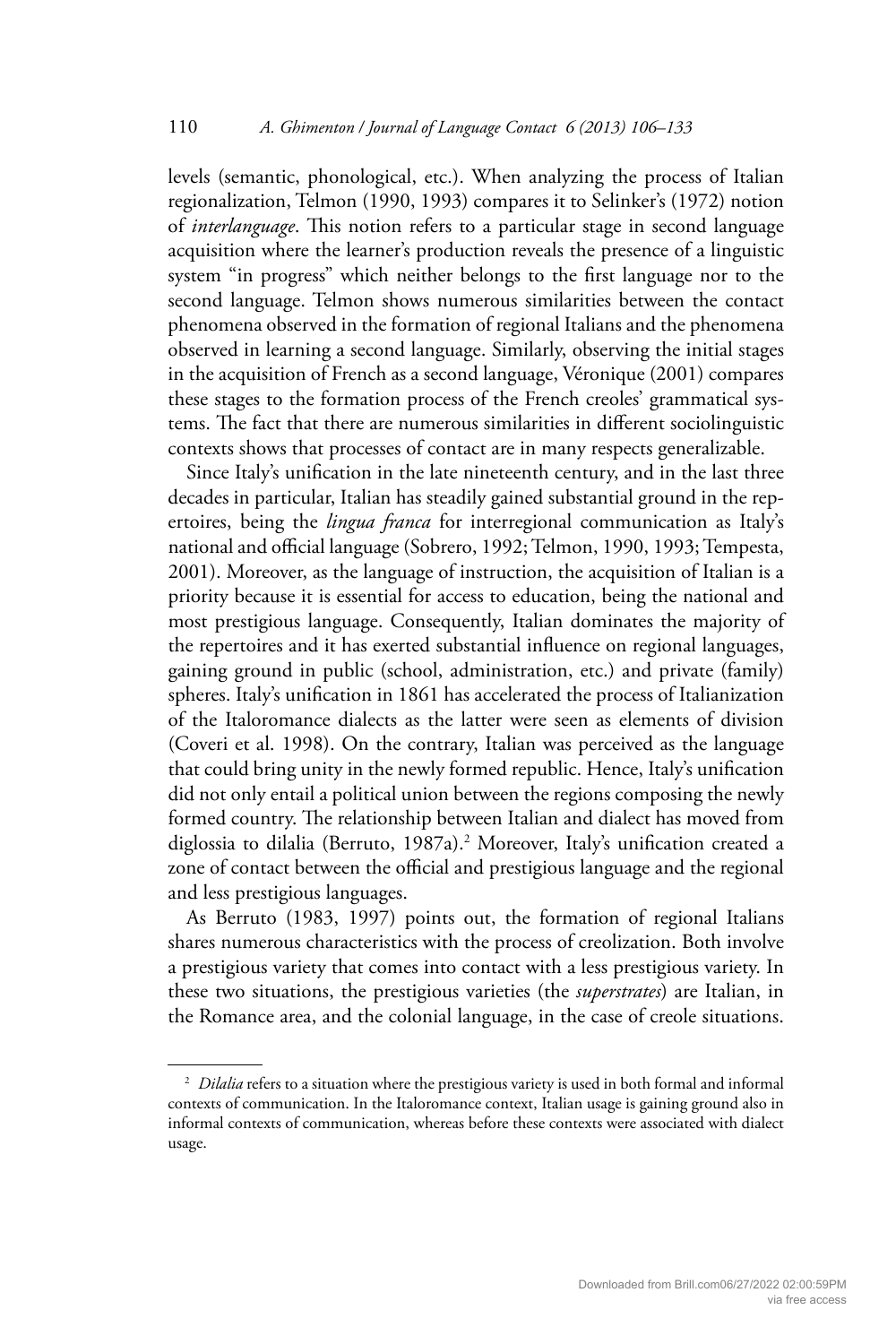In the Romance area, the less prestigious languages (the *substrates*) are the Romance dialects and in the creole situation, these are local varieties spoken prior to colonization. When addressing the phenomenon of dialects' Italianization, Berruto (1997) compares the formation process of hybrid forms – forms containing Italian and dialect morphemes – to the process of relexification within a creole situation. Scholars studying creole language practices have also dedicated much attention to the presence of hybrid forms. Prudent (1980) describes the intense variability in the community in his description of French Caribbean creoles. Prudent's description gives a clear picture of the intricacy of French and Creole usage:

La pratique linguistique de la communauté comprend une utilisation de systèmes hybrides extrêmement difficiles à décrire en l'état (Prudent 1980, pp. 79).

Italoromance and creole situations have in common the presence of language varieties that promote the emergence of hybrid forms that draw from elements of both systems in contact.

The majority of the Italoromance dialects are used only in their oral form. Certain dialects have also benefitted from a prestigious literary tradition, as is the case for the Veneto dialect which was the national language of the Venetian republic (Cortelazzo, 2001, 2004). As the national and official language, Italian is used in both oral and written contexts and is the most represented language in the media. *Standard* Italian has been formalized in grammars and exists only in its written form (Berruto, 1987a; Pellegrini, 1960; Sanga, 1981). In its oral form, standard Italian has rarely been documented (Berruto, 1987b; Stehl, 1995). Therefore, Italoromance scholars do not refer to *standard* Italian when dealing with oral production, because its heterogeneity is not only constrained by intralinguistic variation but also by interlinguistic variation, given the Italian/dialect language contact. The latter creates numerous zones of transfer and their joint usage forms a multidimensional linguistic continuum (Berruto, 1998). In sum, language contact in the Italian context may be seen as the presence of varieties, each of which exerts forces of attraction and repulsion on the other varieties, as in a magnetic field. As in a magnetic field, it is difficult to determine with precision where the pull of attraction and repulsion of one variety begins and the other stops.

Given the high variability in language contact situations, it is then difficult to apply Bickerton's (1975) definition of continuum to Italy's *dialetti* and the Italian language contact situation. Berruto (1997) acknowledges the methodological interest in organizing linguistic data collected in the Romance area in an orderly fashion. Yet, a considerable impediment to such an ordering is the difficulty in neatly ranking the intermediate varieties (those along the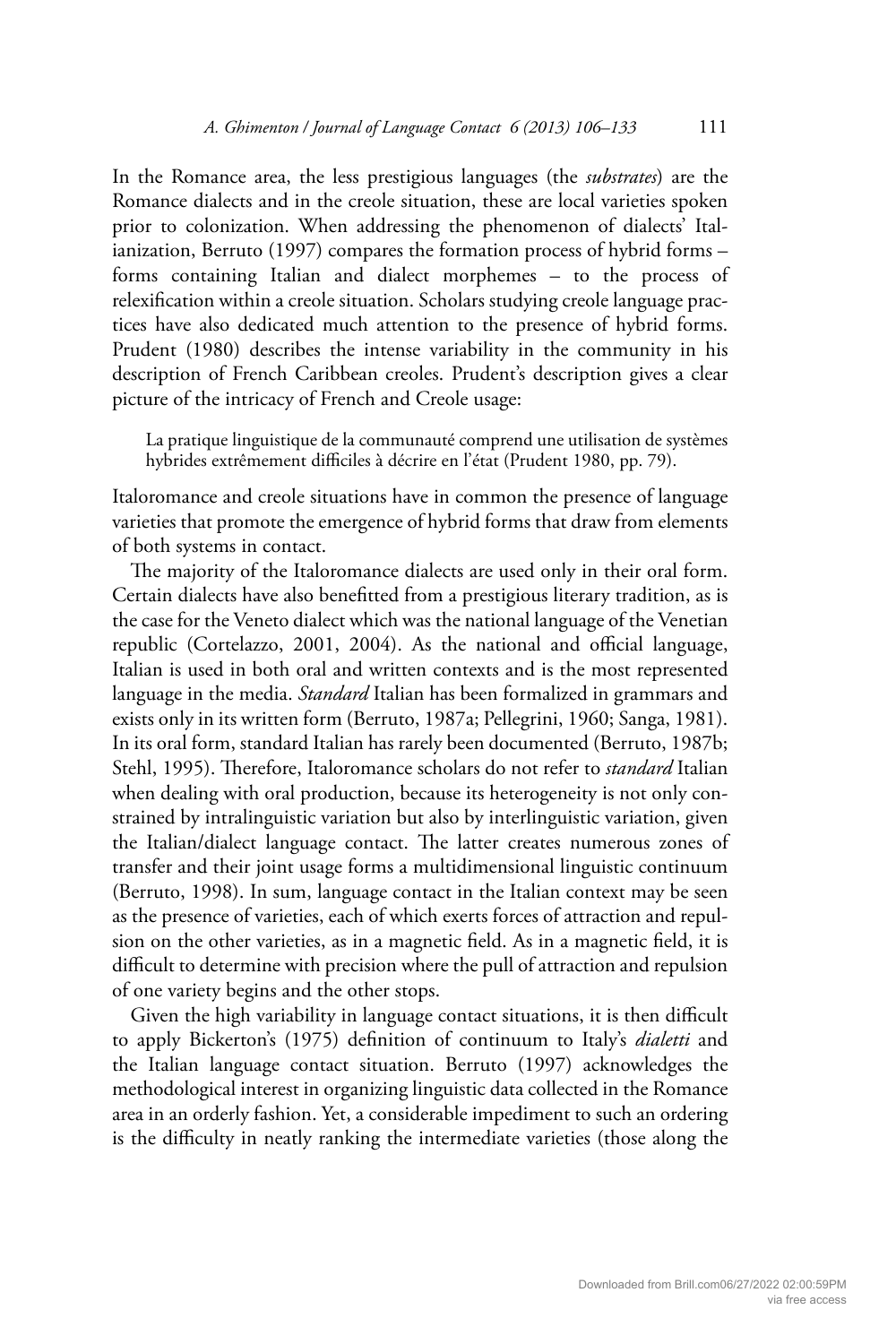Italian-dialect continuum, given the extensive interchangeability between Italianized forms of dialect and dialectalized forms of Italian) according to the traits that characterize them (Berruto 1985; 2005).

Interestingly, Bickerton's continuum model has also been criticized in creole studies conducted by Prudent (1980). Like Berruto's, Prudent's critique concerns the model's rigidity, which makes it incompatible with the flexibility inherent in actual language usage. His description of the French Caribbean creole clearly conveys the intense variability in the community's usages. This led him to introduce the notion of *interlect* that could be related to the notion of *continuum* as it has been described in the Italoromance area. In both situations, the grammatical structures of the intermediate varieties existing between two language poles cannot be predicted by the grammatical structure of the languages in contact. In both situations, there are no borders separating the structure of one variety from the structure of the other. Berruto (1985: 71) exemplifies these difficulties through the close scrutiny of language mixing found in recordings made in Bergamo. In his contribution, it is clear that the continuous switching from one language to another renders the task of language assignment particularly difficult, because at times it is not clear whether items are the fruit of a dialectalized Italian or, on the contrary, of an Italianized dialect. In order to circumvent this problem, Berruto (1985: 70) suggests it is best to assign these ambiguous items to the category of the co-occurring items within the utterance/clause level. We will come back to this point, in the methodology section.

# *2.2. Focussing on the Sociolinguistic Characteristics of the Veneto Speech Community*

Veneto is one of Italy's most vital dialects and shows resilience to the process of Italianization (Coveri et al., 1998; Sobrero, 1992), as its usage conveys strong regional identity (Cortelazzo and Paccagnella 1997; Marcato 2002). In daily social exchanges, dialect and Italian are used jointly, resulting in a profusion of mixed utterances (Trumper & Maddalon, 1982). The numerous descriptions of the dialect varieties (Zamboni, 1974; 2002; Marcato, 1981; Trumper et Vigolo, 1995; Cortelazzo et Paccagnella, 1997 ; Vanelli, 2003; *inter alia*) show that the Venetian dialect variety is the most prestigious and consequently it strongly influences other dialect varieties (Fray, 1962; Zamboni, 2002). The dialects belonging to the Veneto dialect group form a koiné, that is a common variety that arises from the structural convergence of the dialects in contact. In other terms, it could be viewed as "a spontaneous standardization" (Giovanni Depau, personal communication) that emerges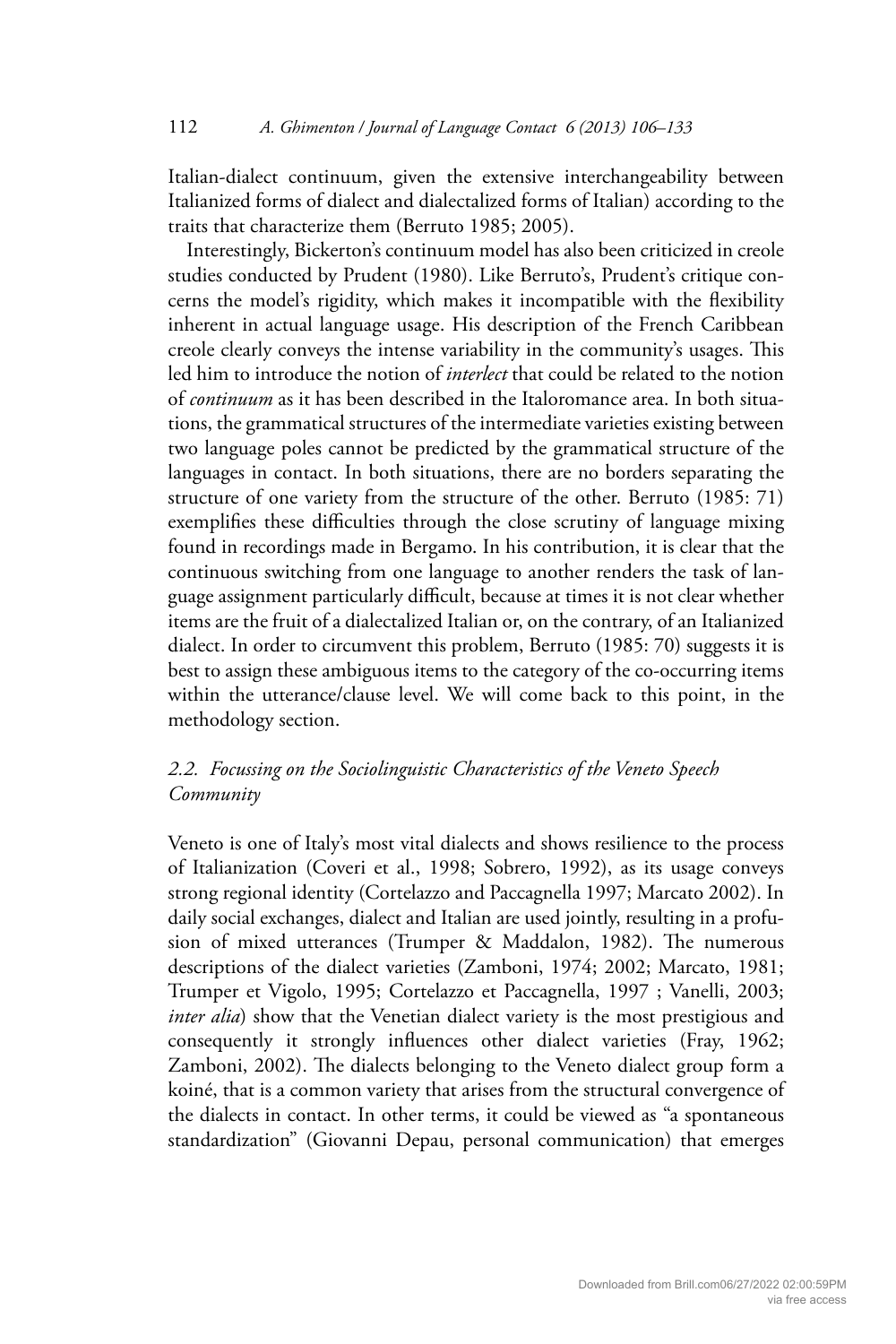through prolonged contact between dialect varieties, tending towards the variety spoken around Venice. In the case of the Veneto dialect group, the resulting koiné allows intercomprehension between speakers of different dialect varieties. All forms from the Veneto dialect koiné are labelled as dialect in the present research.

The Veneto dialects are structurally similar to Italian and daily usage tends to move progressively towards Italian, the prestigious variety in the Italoromance repertoires.

In sum, two important points can be drawn from the description of multilingualism in the Italoromance area. Firstly, the processes of language contact are observed in different sociolinguistic contexts. Hence the study of language acquisition in the Italoromance area could address issues pertaining to the construction of multilingual competence, particularly when dealing with issues of transmission and maintenance of minority/threatened languages. Secondly, the existence of regional Italians and Italianized dialects entails the contact between two or more language varieties within the same community. Variation is thus an intrinsic characteristic of the social repertoires and should be included especially when dealing with developmental data, as this variation is an important characteristic of the Italian child's language environment.

Considering these two points, our study aims to gain understanding on the acquisition processes observed in variable environments of informal contexts of interaction. In light of the results obtained, we suggest possible ways in which the dialect and the regional variety of Italian can be transmitted to children. This study also has a more practical aim: to improve methodology pertaining to the study of acquisition in a contact situation, by taking sociolinguistic characteristics into consideration within the protocol of investigation and in the data analyses. The methodological design of this case study takes into account the issues of variation inherent in the language environment observed in the Italoromance area.

## **3. Method: Data collection and coding**

We collected data in dyadic and multiparty family interactions. The group of speakers comprised Francesco  $(17 - 30 \text{ months})$  and five adults (the child's parents, maternal grandparents and one aunt). Two types of dyadic interactions were taped: mother-to-child and mother-to-father. The multiparty interactions took place between the child and the five adults participating in the recordings. A total of 35 hours of interactions (= 90,000 word tokens) were taped and transcribed by a native Italian and Veneto dialect speaker.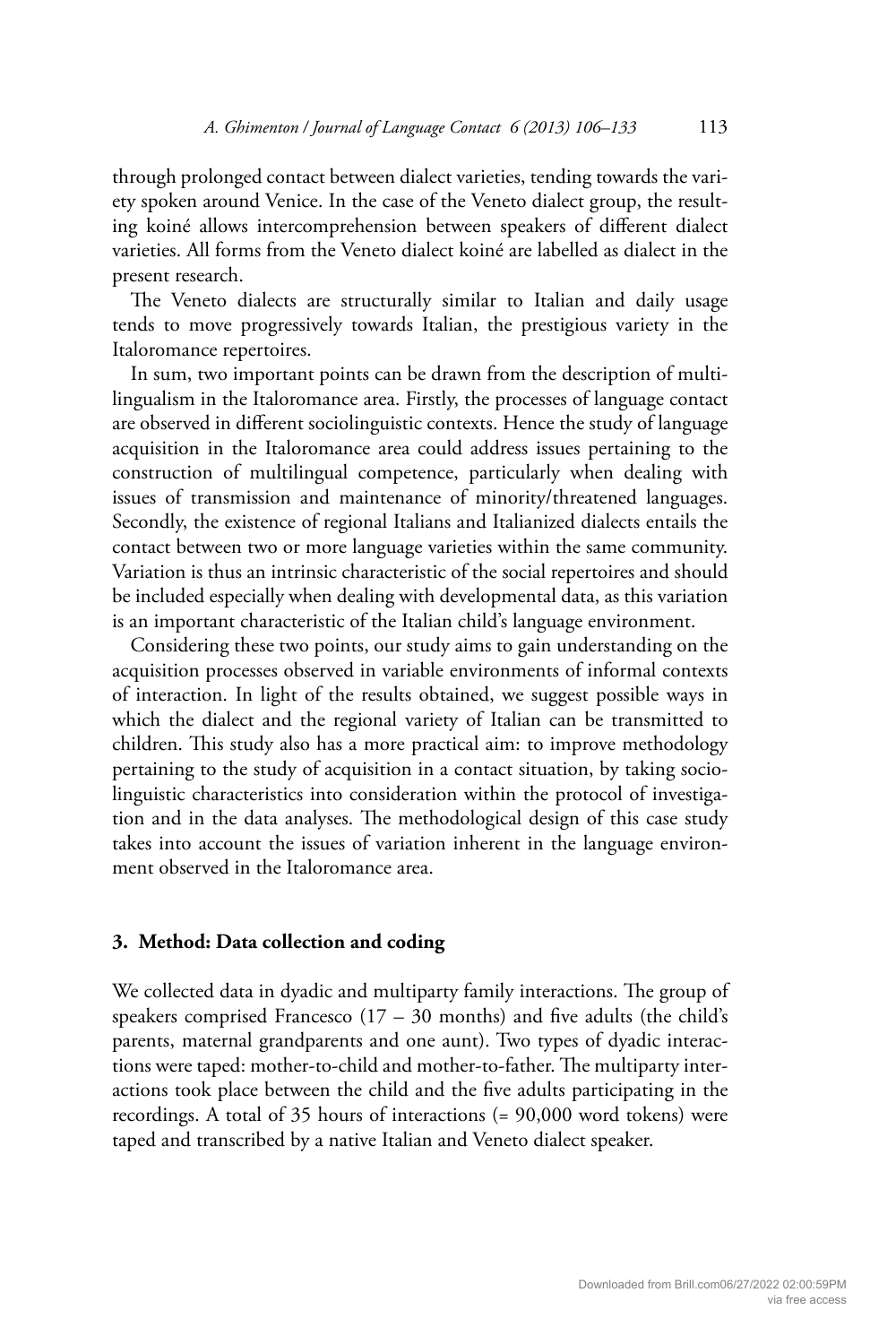For the sake of simplicity, data were transcribed orthographically in an Excel database. However, we did consider phonetic aspects (*e.g*., the simplification of the geminate:  $/tt$ :/ > [t]; consonantic reduction  $/ts$  > [s]; etc.): these were represented phonetically when they occurred in the linguistic data collected. In cases of doubt regarding the morphological segmentation of dialect words/phrases, we used two main reference books: Boerio (1856) and Marcato and Ursini (1998).<sup>3</sup> Because we adopted a developmental perspective to the data collected in the Italoromance contact situation, we decided that the *word* was an important unit of analysis. All lexical items (excluding interjections) were coded in three categories:

- $(1)$  Italian<sup>4</sup>;
- (2) Dialect;
- (3) Cognates.

Items which were unequivocally Italian or dialect lexemes were placed in the "Italian" and "Dialect" categories respectively. Lexical items that share the same form and meaning in both Italian and dialect systems were placed in the "Cognates" category. As Sunderman and Schwartz (2008) have pointed out, there are two *different* conceptions of what a *cognate* is, depending on the perspective adopted. In a strict linguistic perspective, cognates are two words with a common etymological origin. However, from a psycholinguistic perspective, cognates are considered synchronically and are defined as any two words that have aspects of sound, meaning and spelling across two lexicons (cf. Dijkstra's (2009) definition). In this paper, we have adapted the psycholinguistic interpretation of the term *cognate* to refer to any two words that share aspects of meaning and pronunciation. The establishment of a *cognate* category for the assignment of words that co-occurred in both Italian and dialect utterances avoided coding the *same* item in two different categories which could bias the coding procedure.

In our study, all words placed in the cognate category have the signifier *and* signified in common. Hence, this definition does not correspond entirely to the term *bilingual homophone* (Clyne, 1991). Initially, we aimed to assign each word to either dialect or Italian categories. Yet, we soon realized that there

<sup>&</sup>lt;sup>3</sup> For instance, a lexical segmentation in cases like ['tfapaelpirõkoamã] 'take the fork with your hand' entails making decisions on how the definite articles are to be dealt with in the language assignment. In our case, we considered there to be six lexical items ([ˈtʃapa] 'take' 3p.s.; [ˈel] def. art., ms, 'the'; [piˈr ɔ̃] fem. 'fork' ; [ˈko] preposition 'with' ; [a] def. art., fem. 'the' ; [ˈmɑ̃] noun, fem. 'hand'), assigning all definite articles to one of the three categories.

<sup>4</sup> Henceforth, we will use Italian *tout court* to refer to *Regional Italian*.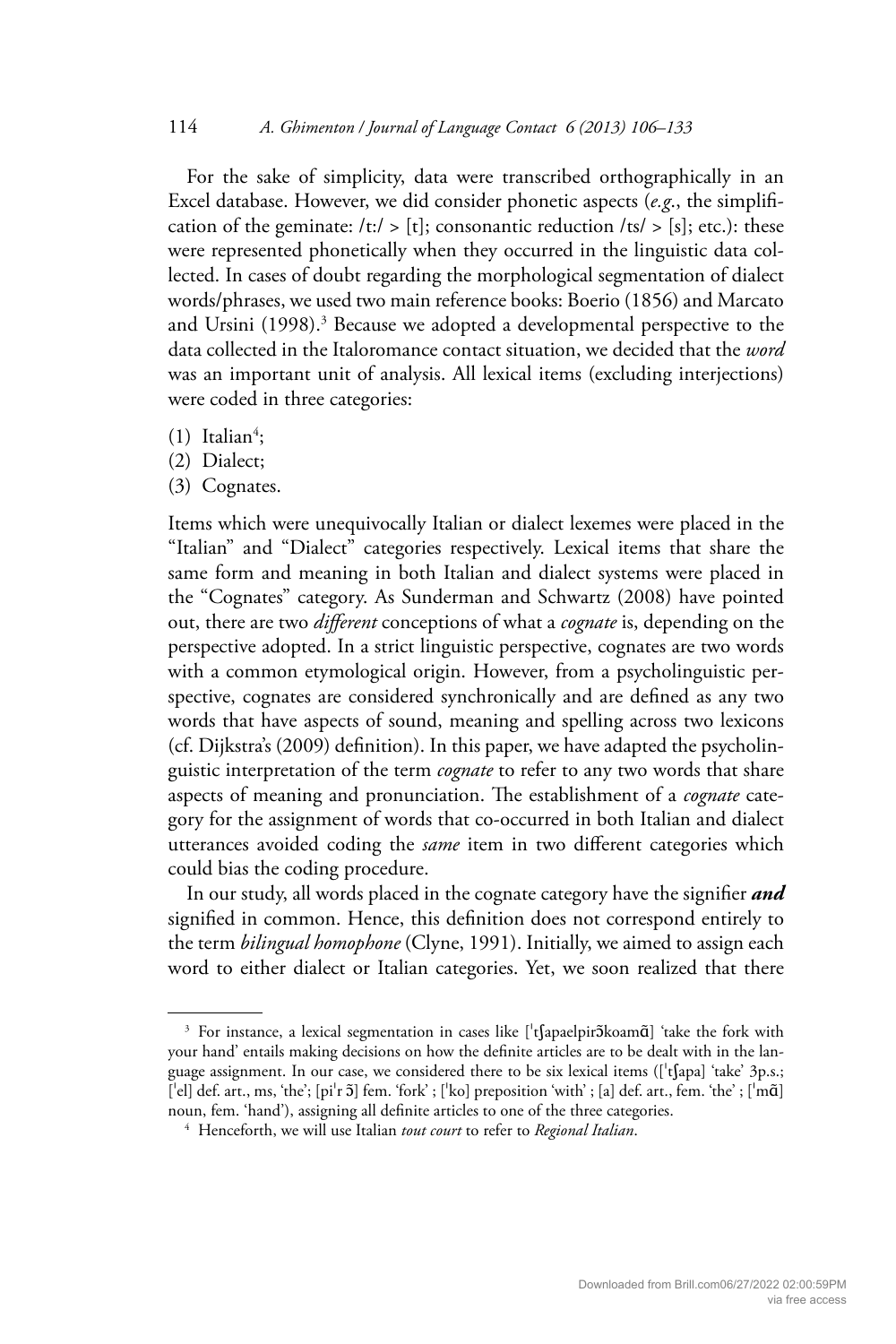were certain lexical items that co-occurred with either Italian or dialect lexemes. This rendered the word assignment task more difficult. Berruto's (2005, p. 88) description illustrates this difficulty quite clearly:

There is a link between interaction (discourse) and convergence in the system. This is so because in contexts of structural interference and mixing, there is also convergence in use, i.e. standard language and dialect are simultaneously present in discourse, via code-switching and code-mixing. […] Whether it is because they are genetically closely related, or because of convergence, the two systems have in their lexicon numerous homonyms.

In sociolinguistic and dialectology research, words belonging to this category have often been called *bilingual homophones* (Berruto, 2005; Clyne, 1967, 1991; Sobrero, 1992). Clyne (1991, p. 194) defines these as "words that sound the same in the two languages, at least in the two language systems of the speaker". Later on, Clyne (2003) refers to *bilingual homophones* when analysing the lexical transfers in the bilingual subject's production. Although it has been a very important step towards acknowledging the special status of these words, especially when analysing code-switching, the term *bilingual homophone* presents some problems. *Homophones* share the same signifier but not necessarily the same signified. Calling the words we placed in the cognate category *homophones* could lead to misinterpretation.

Naming the lexemes Italian and dialect share *cognates* circumvents the terminological problem *bilingual homophones* present. It should be made clear that cognates are *not* to be considered as a third language variety. Rather, cognates are words pertaining to two genetically related languages and co-occur with words from both language repertoires. In certain cases, nouns were considered cognates if they were used in both languages. In our corpus, nouns like *barca* 'boat', *roba* 'stuff', etc. were used in both Italian and dialect interactional contexts. Moreover, certain verb forms were considered to be cognates, like for instance *parla* (3ps) 'he speaks', *canta* (3ps) 'he sings', etc. Cognates also included other words like function words that are the same in both dialect and Italian (e.g. prep. *da* 'from'*, su* 'on'*, fra* 'between', etc., adv. *talmente* 'so', *veramente* 'truly', *praticamente* 'practically, in truth', etc.). We thought it best to categorize these "common" words in a specific category, as they may provide the child with important information regarding language usage in his environment. We will return to this point.

Below, we reproduce the coding of an utterance from our corpus. The utterance has been represented in its orthographic form (first line) and its phonetic form (second line). We have included the English translation of the utterance (third line) and its gloss (fourth line).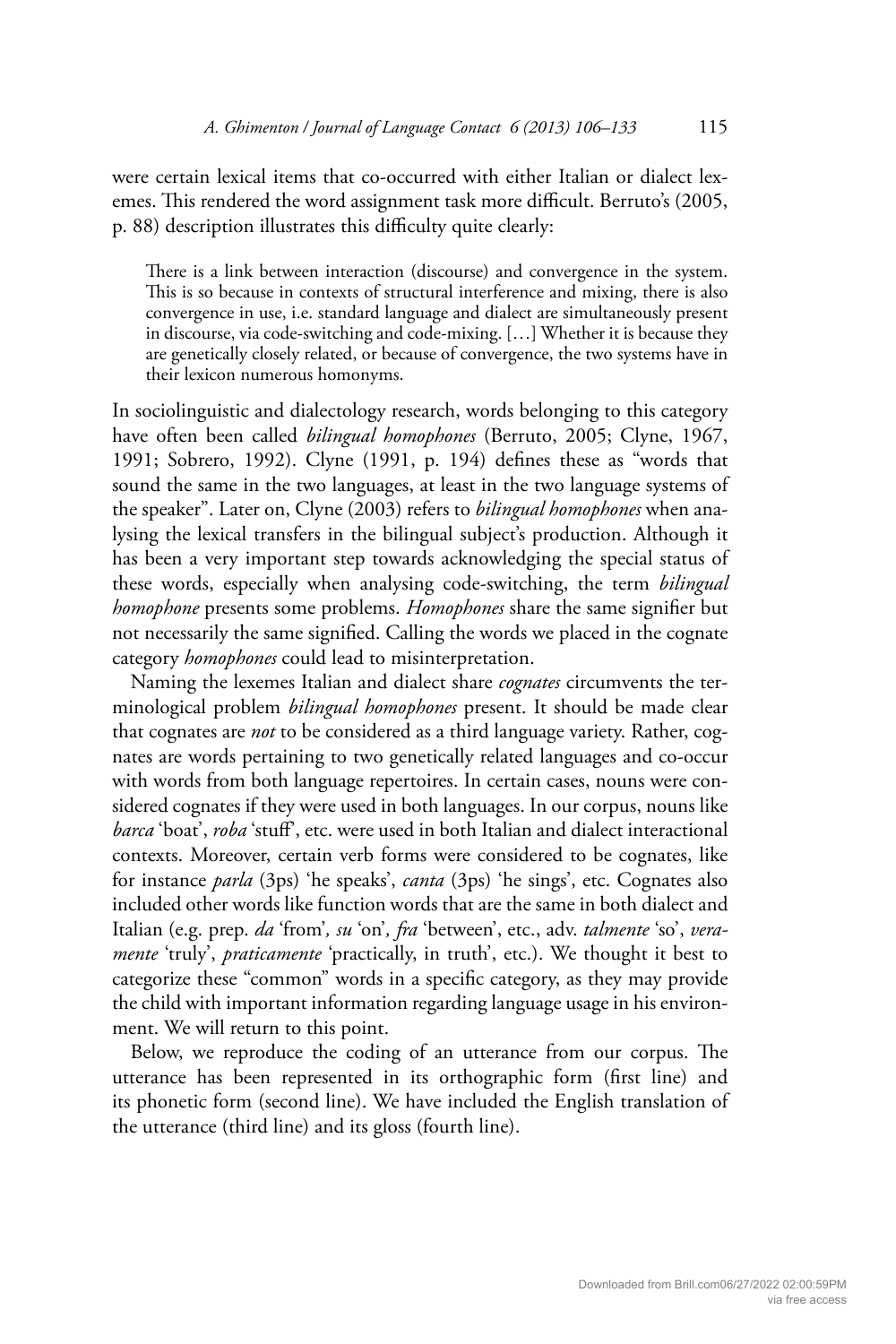| Cosa c'è | mamma                | mia                                        |              |       |     | <i>che</i> te si schissignoso |
|----------|----------------------|--------------------------------------------|--------------|-------|-----|-------------------------------|
|          | Koza tle mam:a       | mia                                        |              | ke te | si: | skis:nozo                     |
|          | What there is mother | mine                                       | that you are |       |     | fussy                         |
|          |                      | "What is wrong, my word, you are so fussy" |              |       |     |                               |

Words that were placed in the Italian category are in bold print (four out of the nine words composing this utterance), words figuring in the cognate category are in italics (two out of nine words) and words which were placed in the dialect category are in unmarked font (three out of nine words). From our coded data, we performed an inter-annotator agreement test – the Cohen's Kappa coefficient test – asking a dialectologist to re-code an extract of our corpus (200 utterances, roughly 1,000 words). The rate of agreement between the two annotators is good (Cohen's kappa  $= 0.8$ ).

Once each lexical item was placed in one of the three categories, we adopted a quantitative approach to calculate the average proportion of each language in the utterances produced by the six speakers participating in the interactions. Using this coding, utterances containing, for example, two dialect words and eight Italian words were not categorized as merely "mixed" utterances. Rather, we calculated the mean percentage of each category per utterance, so as to obtain a more precise picture of each speaker's language usage. Hence, an utterance containing one dialect word and ten Italian words was not analyzed in the same way as an utterance containing ten dialect words and one Italian word.

## **4. Analyses: Variation in Usage in Two Interactional Contexts**

In this section, we focus on language usage observed in two types of family interactions: 1) dyadic – *mother and child* as well as *mother and father* – contexts and 2) multiparty exchanges between six members of the same family (nuclear and extended).

## *4.1. Adult and Child Dyadic Interactions Versus Inter-adult Interactions: Differences in dialect and Italian usage range*

We compared language usage observed in interactions involving the child directly (in mother and child dyads) to language in inter-adult interactions. The child was present in both types of interaction, yet in the former he participated directly whereas in the latter he was a third-party participant in the exchange. Henceforth, we refer to each speaker in relation to the family tie s/he has with the child.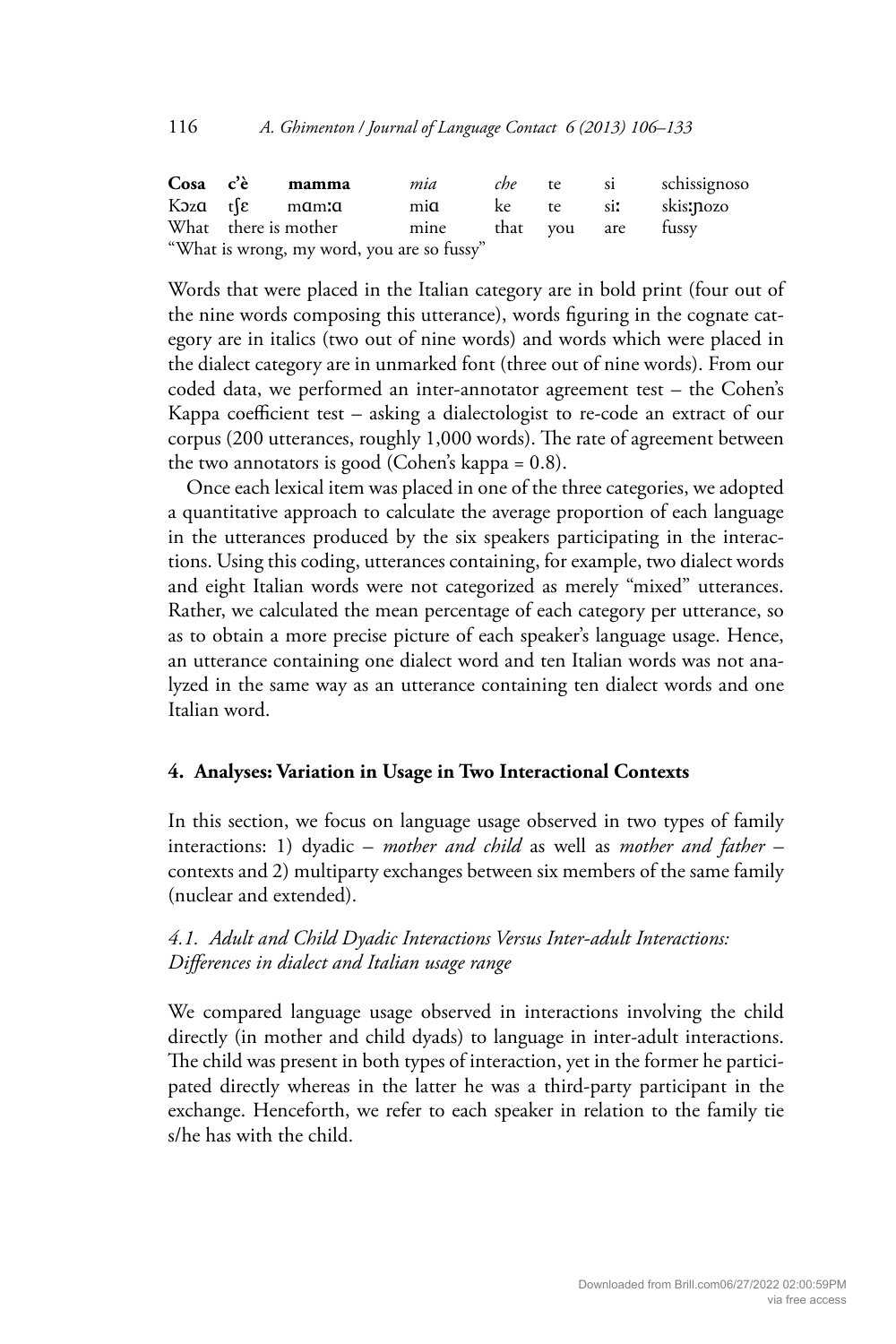|                 | Speaker pairs                                     | Dialect | Cognates | Italian |
|-----------------|---------------------------------------------------|---------|----------|---------|
| Child and adult | Mother to Child<br>$N^{\circ}$ utterances = 2,016 | 1.1%    | 35.3%    | 63.6%   |
|                 | Child to Mother<br>$N^{\circ}$ utterances = 1,872 | 2.9%    | 45.3%    | 51.8%   |
| Inter-adult     | Mother to Father<br>$N^{\circ}$ utterances = 124  | 53%     | 36.7%    | 10.3%   |
|                 | Father to Mother<br>$N^{\circ}$ utterances = 93   | 50.8%   | 40.7%    | 8.5%    |

**Table 1** Mean percentages of total number of words per utterance  $(N = 4, 105)$  in 'child and adult' and 'inter-adult' interactions.

The percentages in Table 1 represent the average proportion of words per utterance in the three lexical categories. For example, the utterances the mother produces when speaking to her child are composed of an average 1.1% of dialect words, 35.3% of cognates and 63.6% Italian words.

Starting from the mother and child dyad (top part in Table 1), production in the three categories differs significantly both for the mother (Friedman's tests: chi2 =  $2648.5$ , p < 0.0001) and for the child (chi2 =  $1263.9$ , p = 0.0001). Italian is the language the mother uses the most when speaking to her child. Her Italian production is greater than her dialect production (Wilcoxon tests:  $z = -36.3$ ,  $p < 0.0001$ ) and her cognate production ( $z = -19.5$ ,  $p < 0.0001$ ). Moreover, her cognate production is higher than her dialect production  $(z =$ -33.7, p < 0.0001). With regards to the child's production when speaking to his mother, Italian is the most frequently selected language. Its production rates are higher than his dialect production ( $z = -28.9$ ,  $p < 0.0001$ ) and his cognate production  $(z = -2.6, p = 0.0008)$ . Finally, the child uses more cognates than dialect words  $(z = -27.9, p < 0.0001)$ .

Focusing on the inter-adult exchanges, production rates of Italian, cognates and dialect words differ significantly when the mother speaks to the father (Friedman's tests: chi2 = 1828.7,  $p < 0.0001$ ) and when the father speaks to the mother (chi2 = 113.9,  $p < 0.0001$ ). The mother produces mainly dialect words when talking to the father and her dialect production is greater than her Italian production (Wilcoxon tests:  $z = -7.1$ ,  $p < 0.0001$ ) and her cognate production ( $z = -3.4$ ,  $p < 0.0001$ ). Moreover, Italian is used less frequently and these rates are lower than the cognate rates of production  $(z = -6.6, p < 0.0001).$ 

Concerning the father's production when speaking to the mother, dialect is the language which he uses the most and these percentages are significantly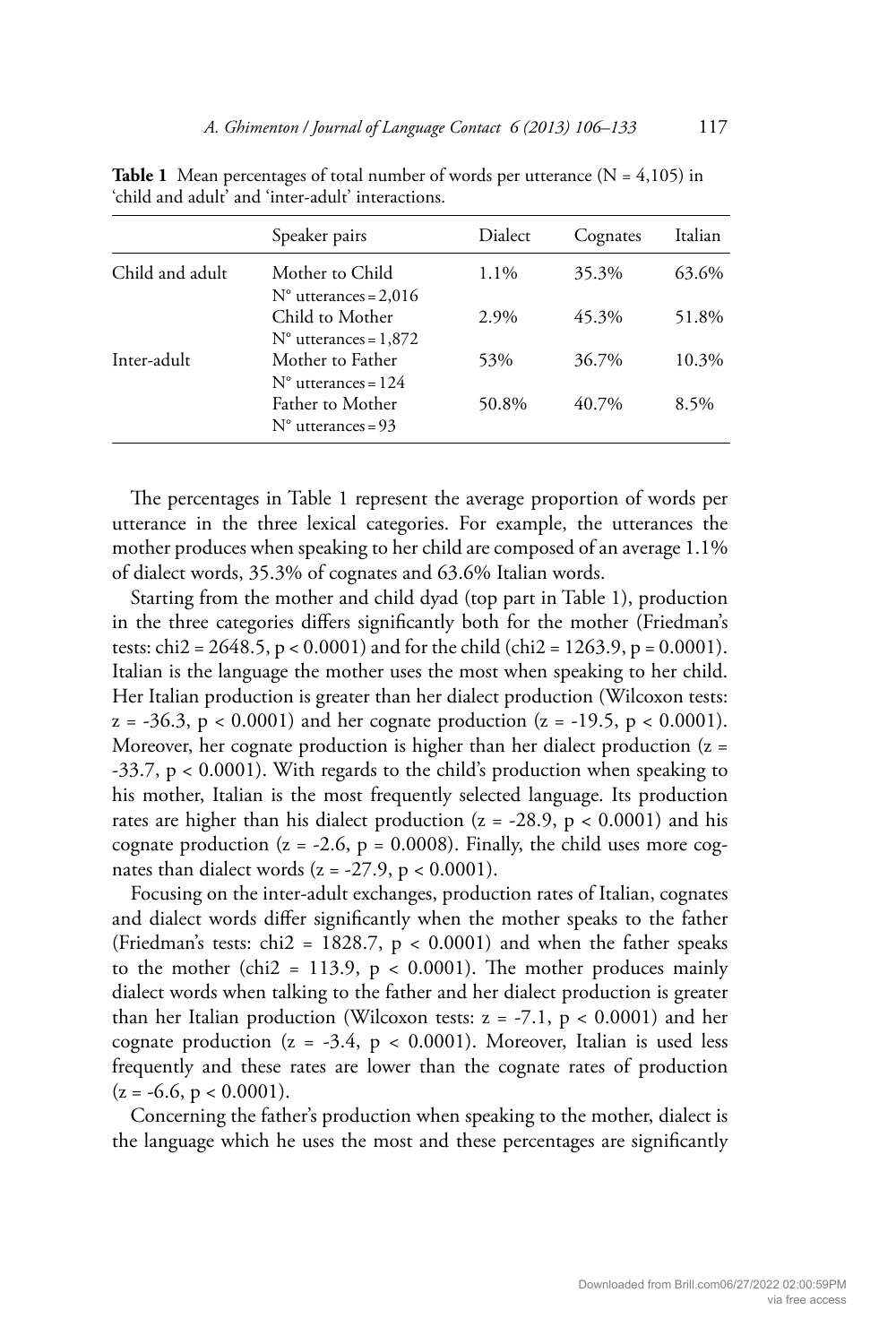higher than Italian ( $z = -6.3$ ,  $p < 0.0001$ ), which is the language he uses least frequently. The father's dialect production tends to be higher than the cognate production  $(z = -1.8, p = 0.07)$ . The latter is however higher than his Italian production ( $z = -6.1$ ,  $p < 0.0001$ ).

The two types of dyadic interactions, one involving adult-and-child speech and the other involving inter-adult discourse, expose divergent usages of Italian and dialect and these differences seem to depend on the interlocutors involved. Consequently, Italian and dialect usage manifest a wide production range. Italian ranges from 10.3% to 63.6% and dialect ranges from 1.1% to 53%. Cognate production does not have the same wide range of usage. Regardless of the context of production, its usage remains within the 35% and 45% production bracket whether the child is involved directly in the exchange or not.

These differences in the usage of Italian and dialect can be attributed to the age of the interlocutors involved in the exchanges: When interactions involve the child directly, Italian is the code more frequently selected, whereas in interactions involving only adults, dialect is more frequently selected in the utterances. Age seems to be an important factor influencing language usage.

# *4.2. Age Factor in Variation: Analyses of language Usage in Intergenerational Multiparty Interactions*

In the next analyses, we examined the language choices during intergenerational multiparty interactions in a family context. The participants in these interactions belonged to three generations.

| Dialect | Cognates | Italian |
|---------|----------|---------|
| 5.1%    | 41.2%    | 53.7%   |
|         |          |         |
| 22.8%   | 34.4%    | 42.8%   |
|         |          |         |
| 18.6%   | 41.3%    | 40%     |
|         |          |         |
| 31.5%   | 35.6%    | 32.9%   |
|         |          |         |
| 41.9%   | 35.6%    | 22.5%   |
|         |          |         |
| 37.3%   | 38.3%    | 24.4%   |
|         |          |         |
|         |          |         |

**Table 2** Mean percentages of total number of words per utterance  $(N = 6,670)$  in speakers' production in multiparty interactions.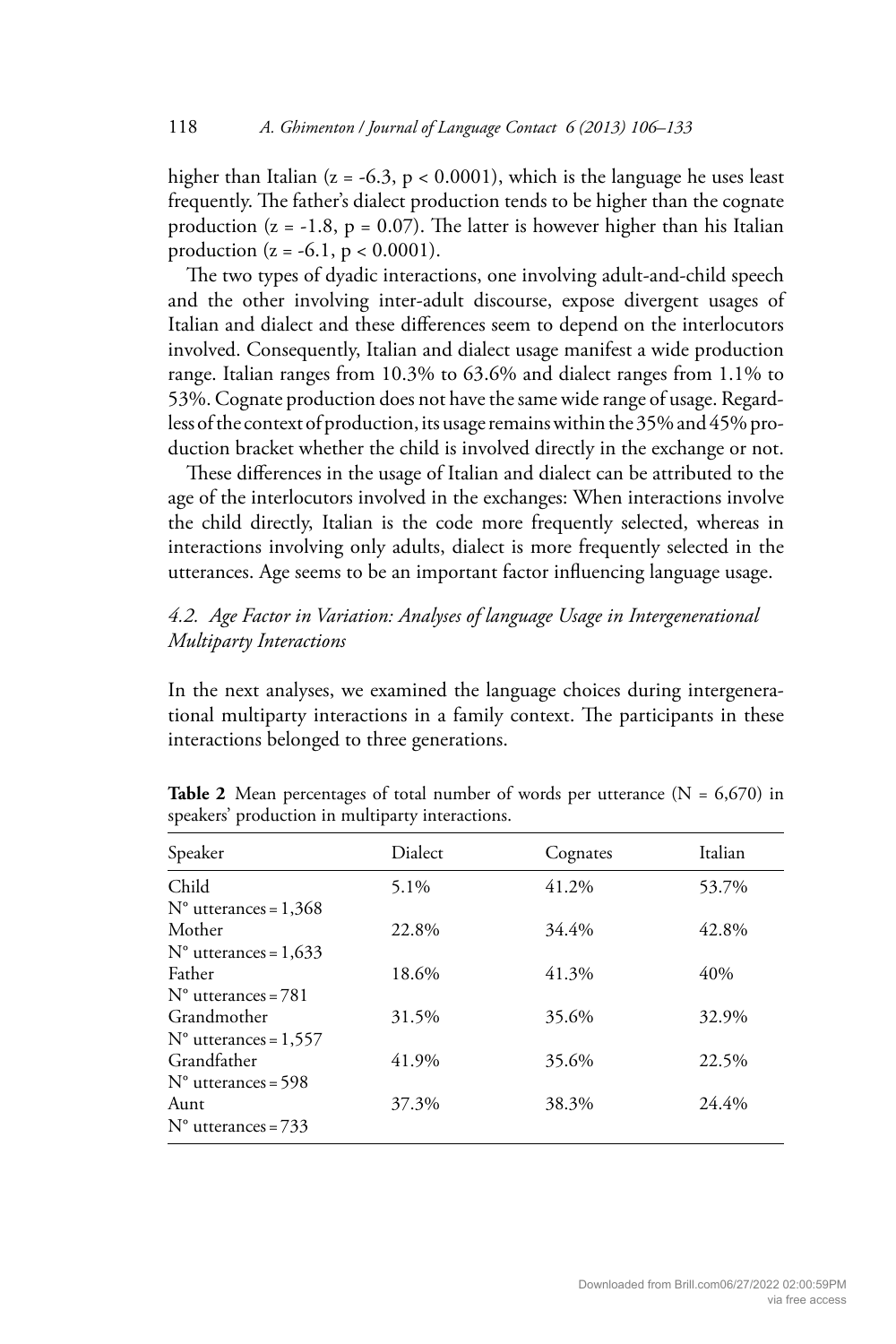Looking at the speakers' productions, the order of dialect, cognates and Italian words is significant (Friedman's tests: chi $2 = 46.8 - 380.1$ , p < 0.0001).

The child and his mother have similar general productions, where Italian is the most frequently chosen language, followed by cognates and dialect words. For both the child and his mother, Italian production is greater than their dialect production (respectively, Wilcoxon tests:  $z = -23.7$ ,  $p < 0.0001$ ;  $z = -12.4$ ,  $p < 0.0001$ ) and it is greater than cognates (respectively,  $z = -5$ ,  $p < 0.0001$ ;  $z = -6$ ,  $p < 0.0001$ ). Cognate production for these speakers is higher than their production of dialect words (respectively:  $z = -20.9$ ,  $p < 0.0001$ ;  $z = -9.3$ ,  $p < 0.0001$ ).

The child's maternal grandmother's and the father's productions reflect similar usages. Cognates are most frequently selected in their utterances. The grandmother produces more cognates than Italian words  $(z = -2.4, p < 0.02)$ and dialect words  $(z = -3.5, p = 0.0004)$ . Her Italian production tends to be greater than her dialect production.

However, the father's cognate production does not differ significantly from his Italian production ( $z = -0.6$ ,  $p = 0.5$ , N.S.), yet it is greater than his dialect production  $(z = -12.2, p < 0.0001)$ .

Like the grandmother and the father, the child's aunt produces mostly cognates in her utterances. Her cognate production does not differ from her dialect production  $(z = -0.4, p = 0.7, N.S.),$  but it is higher than her Italian production ( $z = -6.8$ ,  $p < 0.0001$ ). Furthermore, she produces more dialect than Italian words ( $z = -4.4$ ,  $p < 0.0001$ ).

The child's grandfather is the speaker who uses dialect the most. He produces more dialect words than cognates (Wilcoxon tests:  $z = -2.7$ ,  $p = 0.0008$ ) and Italian words (Wilcoxon tests:  $z = -6.7$ ,  $p < 0.0001$ ). He produces more cognates than Italian words (Wilcoxon tests:  $z = -6.1$ ,  $p < 0.0001$ ).

Like the results obtained in the previous analyses, the mean percentages reported in Table 2 show that dialect and Italian have a wider bracket of variation in usage. Dialect usage ranges from 5.1% to 41.9% and Italian ranges from 22.5% to 53.7%. Production in the cognate category reveals less variation, given its narrow usage bracket, ranging from 34.4% to 41.3%. The results provide a glimpse of the general usages found in the multiparty interactions: The child and his parents use more Italian than the other members of the family.

#### *4.3. Similarities and Differences in Language Usage across 3 Generations*

In this analysis, we aimed to investigate the speakers' productions by sorting them according to generation. The grandparents were placed in the first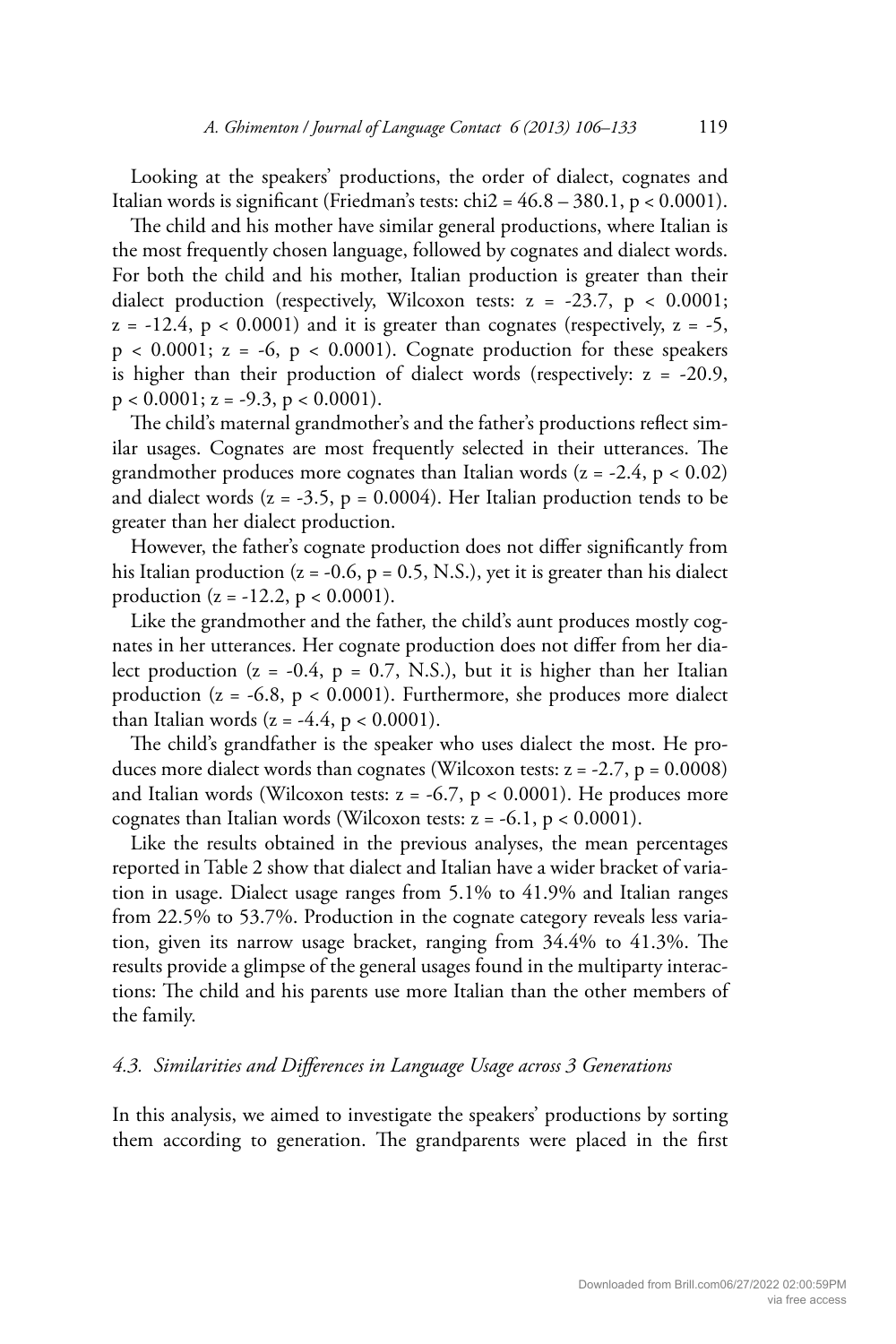| Generation            | Dialect | Cognates | Italian |
|-----------------------|---------|----------|---------|
| First<br>$N = 2,155$  | 34.4%   | 35.6%    | 30%     |
| Second<br>$N = 3,148$ | 25.2%   | 37%      | 37.8%   |
| Third<br>$N = 1,368$  | 5.1%    | 41.2%    | 53.7%   |

**Table 3** Mean percentages of total number of words per utterance  $(N = 6,671)$  in productions of speakers from first, second and third generations.

generation, the parents and the aunt in the second and the child was placed in the third generation.

The three generations manifest different usages for dialect (Kruskal-Wallis tests: H = 800.3, p < 0.0001) and for Italian (H = 250.7, p < 0.0001). However, production of cognates does not vary according to generation  $(H = 1.6,$  $p = 0.4$ , N.S.). As expected, dialect and Italian have a wider range (respectively, from 5.1% to 34.4% and from 30% to 53.7%) than cognates (from 35.6% to 41.2%). When comparing the first and third generations, these results demonstrate a sharp decrease in the use of dialect and a gradual increase in the use of Italian by the younger members of this family. The sharp decrease in dialect usage by the younger speakers led us to examine the child's language environment more thoroughly, by comparing the adults' lexical choices depending on interlocutors.

#### *4.4. Differences in Adult-to-Child and Inter-Adult Speech*

Aiming to investigate with more precision the child's language exposure, we focused on the adults' productions in two different discourse types: one in inter-adult speech and the other in adult-to-child speech.

As reflected in the first column, all speakers reveal different amounts of dialect when speaking to another adult as opposed to the child (Mann-Whitney tests:  $U = 18341 - 58441.5$ ,  $p < 0.0001$ ). In inter-adult discourse, the child's mother, grandmother and aunt produce the most dialect. Their production rates are all above 50%. The father and the grandfather's interadult dialect production remains close to the other three speakers' productions, 44.9% and 49.9% respectively. Looking at the dialect produced in child-addressed utterances, this decreases dramatically from the production

Downloaded from Brill.com06/27/2022 02:00:59PM

via free access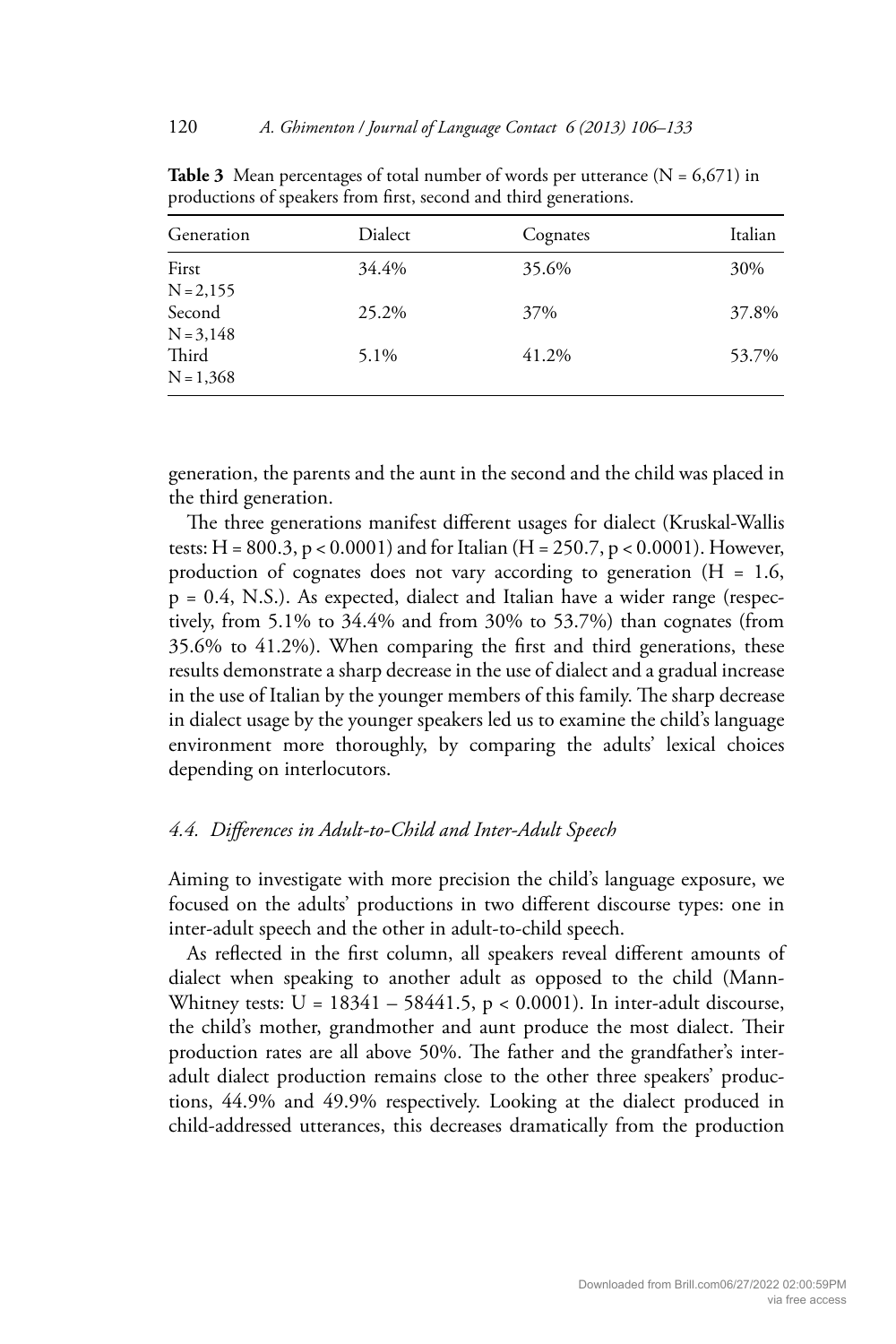|                                                                         |                 | Dialect         |                 | Cognates        |                 | Italian         |
|-------------------------------------------------------------------------|-----------------|-----------------|-----------------|-----------------|-----------------|-----------------|
| Interlocutor<br>Speaker                                                 | Adult           | Child           | Adult           | Child           | Adult           | Child           |
| Mother<br>N° utterances<br>Inter-adult = $653$<br>To child $= 980$      | 54.3%<br>(30)   | 1.9%<br>(10.2)  | 36.3%<br>(26.5) | 33.2%<br>(29.4) | 9.8%<br>(21.2)  | 65%<br>(30.3)   |
| Father<br>N° utterances<br>Inter-adult = $297$<br>To child = $484$      | 44.9%<br>(32)   | 2.3%<br>(12.4)  | 40.4%<br>(27.2) | 41.2%<br>(30.3) | 13.1%<br>(24.3) | 56.3%<br>(31.5) |
| Grandmother<br>N° utterances<br>Inter-adult = $846$<br>To child $= 711$ | 53.9%<br>(29.3) | 4.8%<br>(15)    | 35.8%<br>(25)   | 34.4%<br>(27.2) | 12%<br>(21.8)   | 60.8%<br>(29.9) |
| Grandfather<br>N° utterances<br>Inter-adult = $435$<br>To child = $163$ | 49.9%<br>(31.9) | 20.5%<br>(34.9) | 35.8%<br>(27.5) | 32.9%<br>(34.6) | 14.2%<br>(26.1) | 46.6%<br>(39.2) |
| Aunt<br>N° utterances<br>Inter-adult = $540$<br>To child $= 193$        | 50%<br>(30)     | 1.9%<br>(11.4)  | 40.4%<br>(28.1) | 30.9%<br>(29.3) | 9.4%<br>(20.1)  | 67.2%<br>(30.3) |

**Table 4** Mean percentages of total number of words per utterance  $(N = 5,302)$  in inter-adult and adult-to-child speech in multiparty interactions.

observed in inter-adult discourse. With the exception of the grandfather, each speaker's dialect production is below 5%.

Regarding cognates, the grandfather, the aunt and the mother produce different amounts when speaking to another adult compared to when addressing the child (Mann-Whitney tests: U = 31675.5 – 293116, p < 0.0001). However, this is not the case for the grandmother and the child's father, who do not vary their production when addressing another adult or the child (respectively, Mann-Whitney tests: U = 28470, p > 0.07; U = 71685.5, p > 0.9, N.S.). Therefore, their cognate production does not seem to be influenced by the change in interlocutors.

Finally, in the Italian column, patterns of usage contrast with those in the dialect column. In inter-adult discourse, all adults produce utterances containing less than 15% Italian words. However, this percentage increases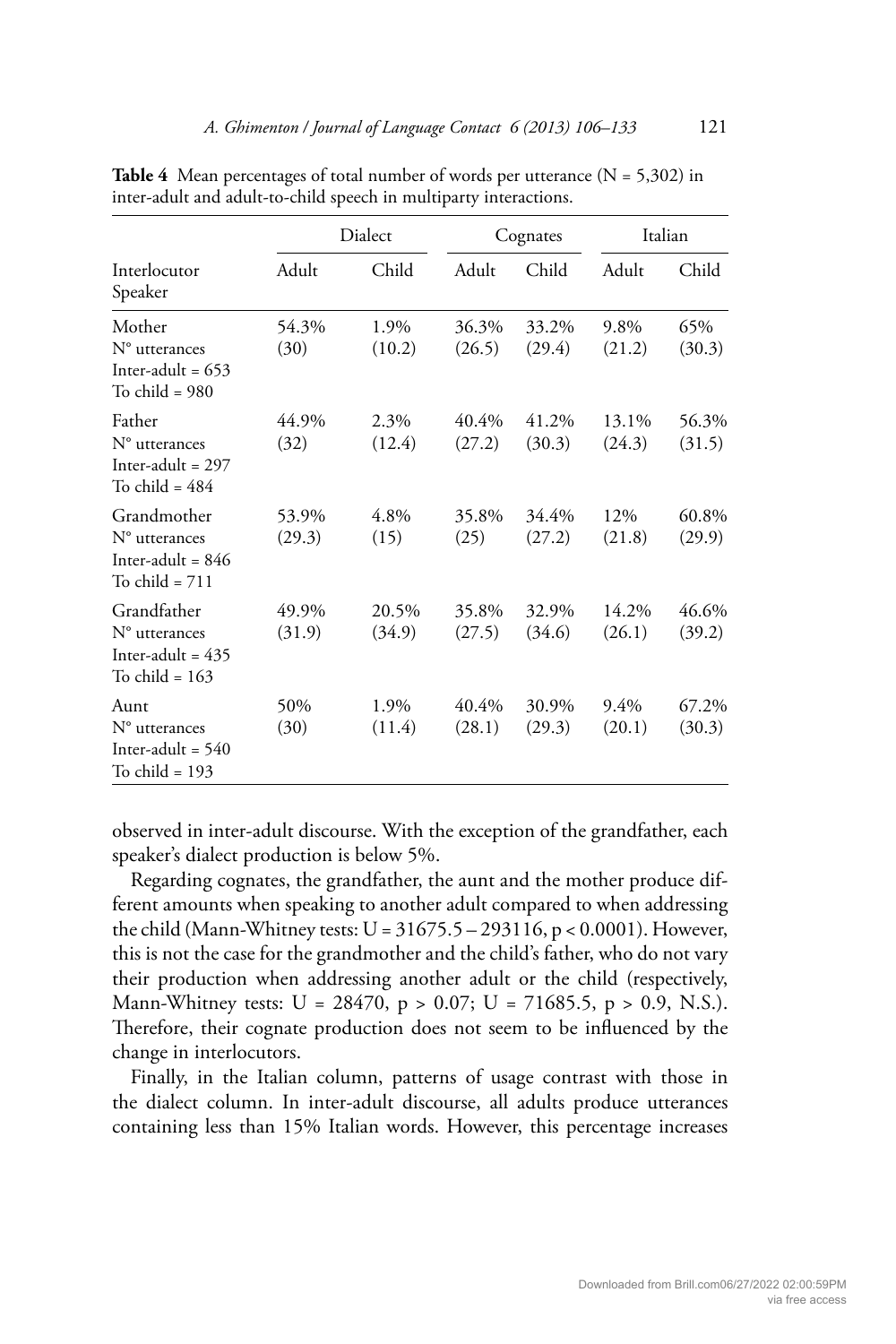significantly when these same speakers talk to the child (Mann-Whitney tests: U =  $9226 - 68399.5$ , p < 0.0001). With the exception of the grandfather who produces 46.6% of Italian words, all speakers produce over 55% Italian words per utterance addressed to the child.

When considering inter-adult and child-addressed utterances, there appears to be greater variation in the usage of dialect and Italian words. Besides the fact that all differences in the adult- and child-addressed utterances are significant, the ranges in the usage of Italian and dialect are much wider than the cognates' range. The usages in the Italian and dialect categories range from 9.4% to 67.2% and from 1.9% to 53.9% respectively. In the cognate category however, the usage bracket is narrower, ranging from 30.9% to 41.2%.

Language usage varies according to the interlocutor. When engaging in conversations with the child, Italian is the most frequently selected language, whereas in inter-adult interactions dialect is more frequently used. Lexical choice also varies according to speaker. Generally, the parents produce the most Italian when speaking to their child. Furthermore, the grandfather is the one who produces the least Italian and the most dialect when he addresses Francesco. These results support the findings in the previous analysis: the grandparents (first generation speakers) generally produce more dialect than speakers from younger generations (second and third generations).

## *4.5. Language Exposure and Interaction: Constructing Multilingual Competence*

In this analysis, we aimed to investigate the child's production and the production he is exposed to in relation to the amount of time the child spends with his interlocutors. We thus focused on child-addressed speech and on the child's production when he engages in conversations with members from his nuclear family (his parents) and with members of his extended family (his grandparents and his aunt). We analyzed the lexical choices effectuated during five of eleven days in which the family members gathered together.

In Table 5, we report the child's and his interlocutors' productions.

Dialect is least frequently selected. When the parents and the child speak to one another, their dialect production fluctuates and does not follow a particular direction (it is not clearly on the increase nor on the decrease across the 5 days). Their dialect production alters significantly throughout the eleven days both for the parents (Kruskall-Wallis tests:  $H = 2$ ,  $p = 0.02$ ) and for the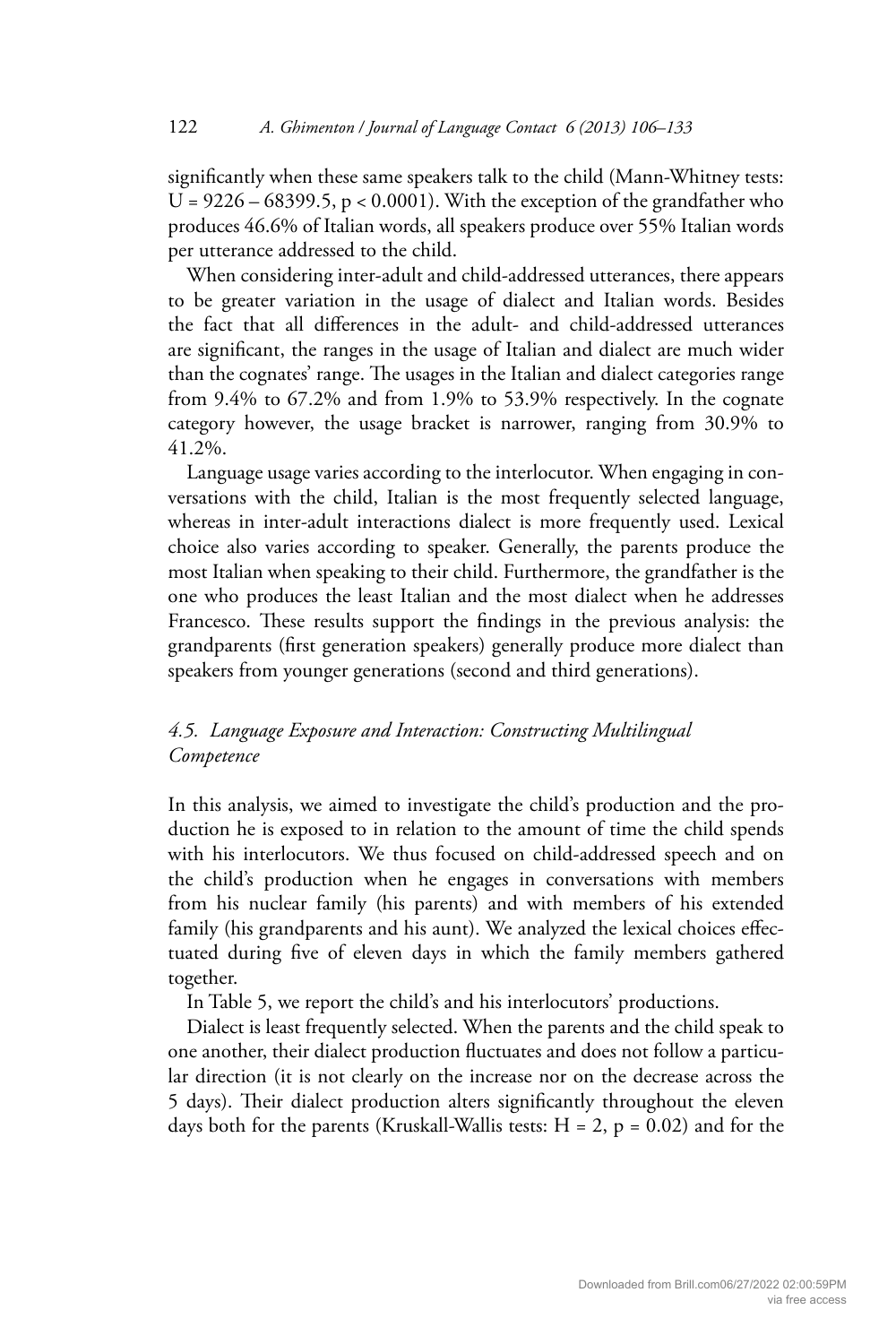|         | Language Groups of Speakers             | Day 1                | Day 5              | Day 6                | Day $10$           | Day 11             |
|---------|-----------------------------------------|----------------------|--------------------|----------------------|--------------------|--------------------|
| Dialect | Parents to child                        | $0.6\%$<br>$N = 277$ | 2.1%<br>$N = 275$  | 3.5%<br>$N = 329$    | 1.4%<br>$N = 307$  | 2.7%<br>$N = 277$  |
|         | Child to parents                        | 1.7%<br>$N = 190$    | 6.8%<br>$N = 177$  | 2.9%<br>$N = 252$    | $1\%$<br>$N = 169$ | 7.7%<br>$N = 231$  |
|         | Grandparents and<br>aunt to child       | 2.8%<br>$N = 268$    | 5.8%<br>$N = 228$  | $6.5\%$<br>$N = 144$ | 9.1%<br>$N = 199$  | 10%<br>$N = 228$   |
|         | Child to grandparents 4.6%<br>and aunt  | $N = 65$             | 3.7%<br>$N = 90$   | 9.3%<br>$N = 49$     | 12.7%<br>$N = 51$  | 10.5%<br>$N = 94$  |
|         | Cognates Parents to child               | 34.2%<br>$N = 277$   | 34.7%<br>$N = 275$ | 35.8%<br>$N = 329$   | 38.4%<br>$N = 307$ | 35.8%<br>$N = 277$ |
|         | Child to parents                        | 37.5%<br>$N = 190$   | 43.7%<br>$N = 177$ | 39.4%<br>$N = 252$   | 45.7%<br>$N = 169$ | 44.2%<br>$N = 231$ |
|         | Grandparents and<br>aunt to child       | 34.3%<br>$N = 268$   | 30%<br>$N = 228$   | 33.2%<br>$N = 144$   | 33.3%<br>$N = 199$ | 36.6%<br>$N = 228$ |
|         | Child to grandparents 37.5%<br>and aunt | $N = 65$             | 35.7%<br>$N = 90$  | 43.4%<br>$N = 49$    | 43%<br>$N = 51$    | 38.7%<br>$N = 94$  |
| Italian | Parents to child                        | 65.3%<br>$N = 277$   | 63.2%<br>$N = 275$ | 60.6%<br>$N = 329$   | 60.2%<br>$N = 307$ | 61.3%<br>$N = 277$ |
|         | Child to parents                        | 60.8%<br>$N = 190$   | 49.5%<br>$N = 177$ | 57.6%<br>$N = 252$   | 53.3%<br>$N = 169$ | 48.1%<br>$N = 231$ |
|         | Grandparents and<br>aunt to child       | 62.9%<br>$N = 268$   | 64.2%<br>$N = 228$ | 60.2%<br>$N = 144$   | 57.5%<br>$N = 199$ | 53.3%<br>$N = 228$ |
|         | Child to grandparents 57.8%<br>and aunt | $N = 65$             | 60.5%<br>$N = 90$  | 57.3%<br>$N = 49$    | 53.3%<br>$N = 51$  | 48.1 %<br>$N = 94$ |

**Table 5** Mean percentages of total number of words per utterance  $(N = 3,900)$  in exchanges between Francesco and his interlocutors in multiparty interactions.

child (H =  $5.6$ ,  $p < 0.0001$ ). Looking at the child's production and the grandparents and aunt's productions when they engage in conversation, we highlight two elements. First, the child produces the most dialect when he speaks to these interlocutors; his production reaches 12.7% (Day 10), which is the highest percentage of dialect usage attested in the child's production. Second, both the child and his interlocutors increase their dialect production gradually but steadily, as if they were mutually influencing each other's productions, showing a convergence in usage: The productions of the grandparents and aunt reveal a significant curb ( $H = 5.9$ ,  $p = 0.006$ ) although there is a tendency for the child's to increase  $(H = 2.6, p = 0.07)$ .

Concerning cognates, their production does not change significantly throughout the eleven days. When addressing the child, the parents' cognate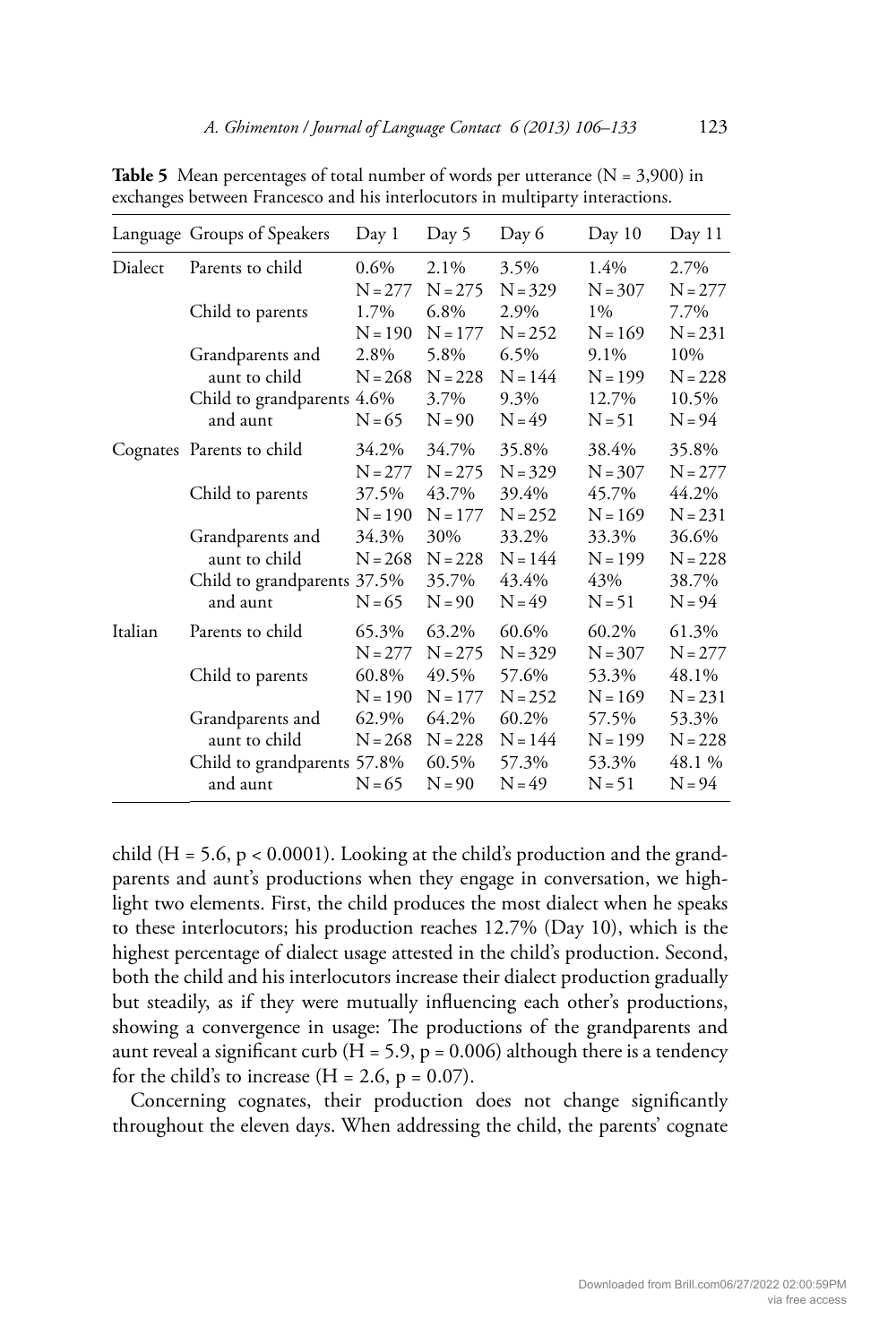production remains stable between  $34.2\%$  and  $38.4\%$  (H = 1.6, p = 0.8, N.S.). When addressing his parents, Francesco's cognate production does not change significantly  $(H = 5.8, p = 0.2, N.S.)$  and he produces between 37.5% and 45.7% of cognates per utterance. In conversations between the grandparents, the aunt and Francesco, their cognate production ranges from 30% to 43.4% and does not fluctuate significantly for the grandparents and aunt ( $H = 6.2$ ,  $p = 0.2$ , N.S.) or for Francesco ( $H = 1.5$ ,  $p = 0.8$ , N.S.).

Looking at the respective speakers' Italian production, these generally seem to decrease in the eleven days, although not all change significantly. For instance, when Francesco speaks to his grandparents and aunt, his Italian production tends to decrease (H =  $6.8$ , p = 0.1). Yet, when the grandparents and the aunt speak to Francesco, their Italian production decreases significantly, from 62% to 53% (H = 15.7, p = 0.0003). This is also the case when Francesco speaks to his parents. His Italian production decreases significantly from 60% to  $48\%$  (H = 13.5, p = 0.0005). However, when his parents speak to Francesco, their Italian production does not change significantly  $(H = 4.1, p = 0.4)$ . It remains stable at 60%-65%.

We have documented that, during the eleven days of observation, dialect fluctuates the most and tends to increase towards the end of this period. With the exception of the child's parents, Italian production tends to decrease. The production of cognates remains stable for all speakers through the elevenday period. The increase in the child's dialect production may be due to the fact that during these days in which the family gathered together, Francesco was exposed to speakers who generally produce more dialect than his parents.

These results show distinct Italian and dialect usages, depending on the interlocutors involved in the interactions. Cognates production manifests less variation through different contexts. To show how these language usages materialize in the interactions, we will now present two interactions (one involving adults and the other involving adults and the child) that illustrate how Italian and dialect are used in the spontaneous data collected.

The first extract reproduces a multiparty interaction between the mother, the father, the maternal grandmother, the aunt and Francesco. The child was not directly involved in the exchange although he was present and "interrupted" the inter-adult exchange. The thematic orientation of this extract is language competence in Italian. The mother starts this conversation by saying that nobody in Italy is capable of speaking Italian properly. The father, in a playful tone replies that he is the only one who is capable of speaking Italian well.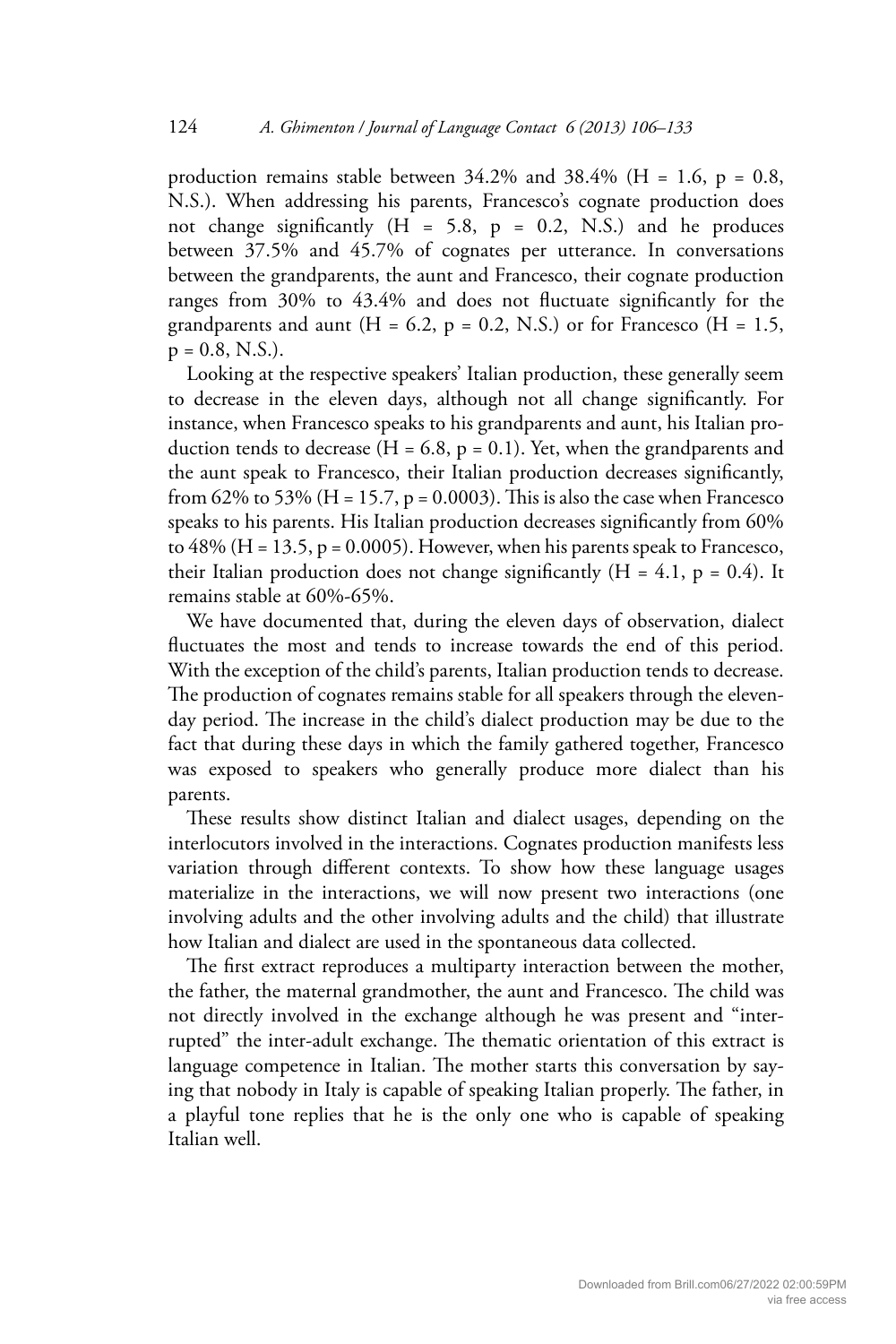#### **Example 1**<sup>5</sup>

\*MOT *Ma* cossa vuto nessuni sa parlar ben *l*' **italiano** %phon [ma kɔsːa vutɔ nesːuni sa parlar bẽ l italiano] %tran. 'But what can you expect, nobody knows how to speak proper italian' \*FAT Mi %phon [mi] %tran. 'I' \*MOT *A seconda no ma* gnanca quei *che* parla *l'* **italiano** *da quando che* i zé picoi *cioè* %phon [a sekonda nɔ ma ɲɑ̃ka kwei ke parla l italjano da kwando ke i ze pikoi tʃoɛ] %tran. 'Depending, no, but not even those who speak Italian from when they are young I mean' \*AUN **Anzi** varda a Chiara, ea a ga *sempre* parlà diaeto *e* a ze *sempre* sta *brava in* **italiano** %pho [antsi varda a Kiara ea a ga sempre parlˈa djaɛto e a ze sempre stabrava in italjano] %tran Actually, look at Chiara, she has always spoken dialect and she has always performed well in Italian \*MOT *Si ma* te sinti *tante* de chee *robe* %pho [Si ma te sinti tante de keː rɔbe] %tran 'Yes but you hear such things' \*GrM **Mamma mamma** %pho [mamːa mamːa] %tran 'Good grief!' \*CHI (XX) *mama* %pho [(XX) mama] %tran '(XX) mommy!'

\*GrM *No no* no el ze parché noealtre semo *Venete che* no savemo parlar Italian %pho [No no no el ze parke noealtre semo venete ke no savemo parlar italjaɲ] %tran 'It is not because we are Venetans that we don't know how to talk!'

As can be seen this inter-adult exchange is mainly in dialect. It is important to note the way the different speakers use the languages in their repertoires to put

<sup>5</sup> We have used the CLAN transcription conventions from CHILDES (http://childes.psy .cmu.edu/): \*MOT refers to the mother, \*CHI refers to the child, \*FAT refers to the father, \*GrM refers to the maternal grandmother and \*AUN refers to the aunt. Whe have provided an aligned translation of each utterance. Italian words are bolded, cognates are in italics, the dialect words are in unmarked font. Proper names were not categorized and in the extract they are underlined.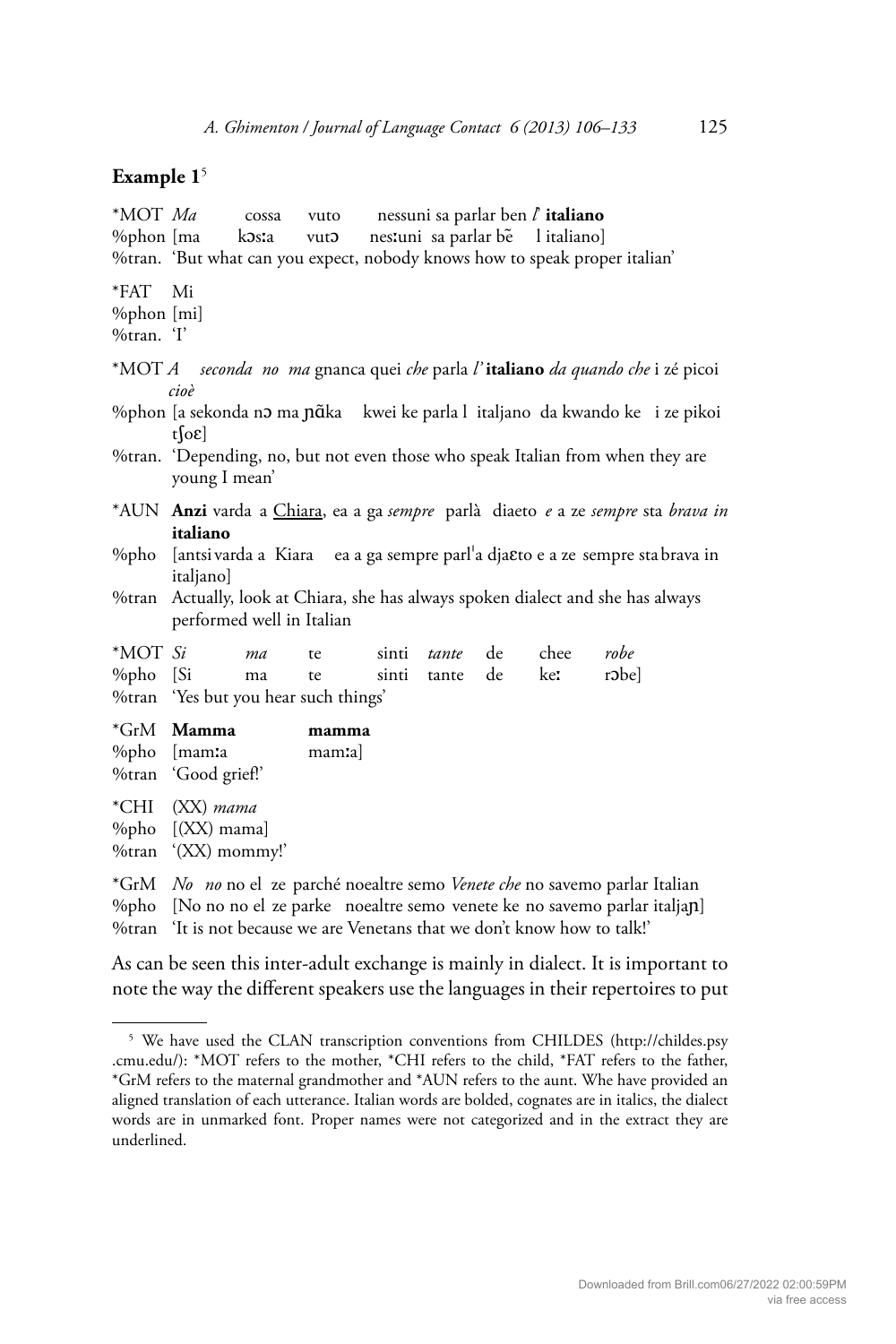forwards their arguments supporting their language views. The mother, for example, says in dialect that nobody knows how to speak Italian well. When she refers to 'Italian' she does not use the dialect form (/italjaɲ/) even though her speech turn is entirely in dialect. She does the same thing in speech turn 3. It is as if the mother wanted to metalinguistically underline the codes she is referring to.

Interestingly, despite the use of dialect in the exchange, the aunt also "demarks" her dialect utterance by using the Italian adverb /antzi/. The contrast provoked by the change in codes attracts the attention of the speakers on what she is about to say. She supports the mother's views but her utterance contrasts the common ideas on dialect's so-called interference in language proficiency, explaining her use of the adverb /antzi/.

In the successive turns, the grandmother's /mamːa/ attracts the child's attention and he produces /mama/ with the simplification of the geminate, a common phonetic trait in the dialectalized Italians *and* italianized dialects (dial. / mare/ *versus* Ita. /mamːa/ 'mother'). The item /mama/ is both produced in Italian and dialect contexts, thus it has been classified as a cognate. The grandmother wraps up the exchange with the claim that Venetans, despite their use of dialect, have stronger language competence than speakers from other regions in Italy.

In this extract the utterances are mainly in dialect. Cognates co-occur with the dialect words. When the speakers change codes, in this case by switching from dialect to Italian, they may do so to mark, and thus reinforce, their views that they put forward.

In the exchange that follows, the change in code is linked not with the subject matter or the views the speaker tries to put forward. Rather, the change in code is in line with the change of interlocutor.

#### **Example 2:**

\*MOT *Ma*    **tu mastica**     Francesco %pho [ma tu mastika Francesco] %tran 'But you are chewing, Francesco!' \*MOT Assa *che* el masteghe %pho [as:a ke el mastege] %tran 'let him chew'

These two utterances by the mother were produced in parallel with dinnertime conversations mainly among the adults. She is busy helping Francesco eat and tells him to chew his food properly. In the second turn, she then turns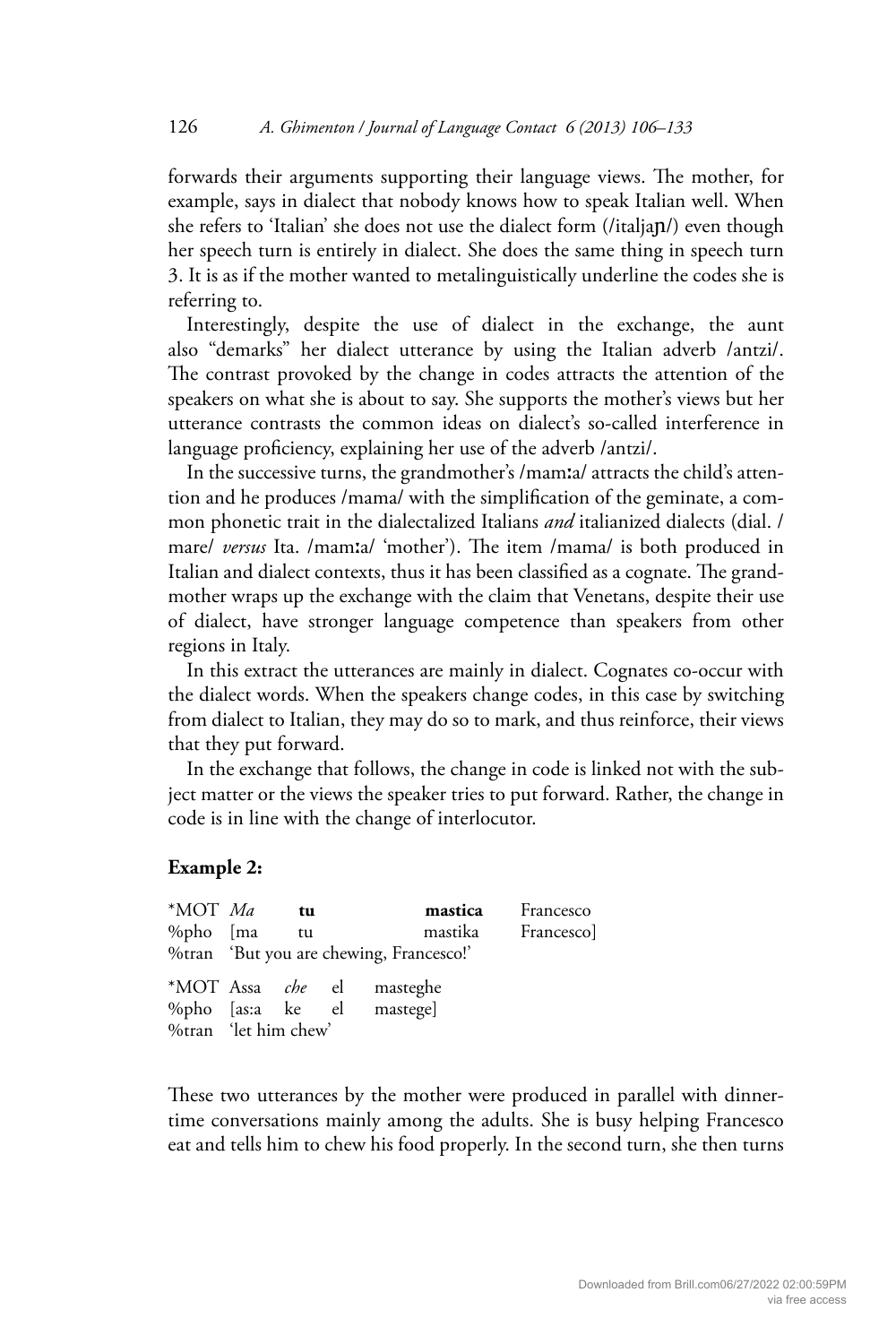to the father and tells him to leave him alone and to let him eat. Although these two utterances are produced in isolation, it is nevertheless interesting to see the link binding language choice and interlocutor. In fact, the shift in interlocutors coincides with the shift in language choice, showing quite clearly the code choices in inter-adult discourse that were pointed out in the quantitative analyses. In these two utterances, the child is exposed to two variants of the verb 'chew', one is Italian and the other is dialect.

#### **5. Discussion**

Three observations are highlighted. First, in interactions involving the child directly, Italian is the main language selected. Second, in interactions involving adults and not the child directly, utterances contain mainly dialect words. Third, dialect and Italian show greater variation in average production rates than cognates. Dialect and Italian have the widest ranges of usage. The dialect usage bracket stretches from 0.6% to 54.3% and the Italian bracket stretches from 8.5% to 67.2%. Cognates have a limited range, varying from 30.9% to 45.3%. The breadth of the ranges is an indication of the amount of variation observed within one category.

The narrow ranges in the use of cognates suggests that their production is relatively stable: it does not vary from one interactional context to another. Three observations support this argument. First, the production of cognates does not vary significantly according to the generation of the speaker (Analysis 4.3). Second, in certain cases, it does not vary significantly between child to adult interlocutors (Analysis 4.4). Third, during the eleven-day period of observation, we noticed that the production of cognates did not vary significantly over time and remained within the 30%-40% usage bracket (Analysis 4.5). The consistent presence of cognates in both Italian and dialect contexts means that in Francesco's language environment he can encounter cognates that co-occur with either dialect or Italian words. Developmentally, this is important for two reasons. Firstly, the child will be exposed to both dialect and Italian utterances containing the common content represented by cognates. He can then build pivotal schemas containing a pivot – a fixed element, a cognate in our case – and a variable element from either dialect or Italian lexicons. We will illustrate this point with two examples from our multiparty corpus.

|           | $Cos^2$<br>è         | questo?                         |
|-----------|----------------------|---------------------------------|
| %pho      | Koz<br>$\varepsilon$ | kwesto                          |
|           |                      |                                 |
| $\%$ tran |                      |                                 |
|           |                      | What is this<br>"What is this?" |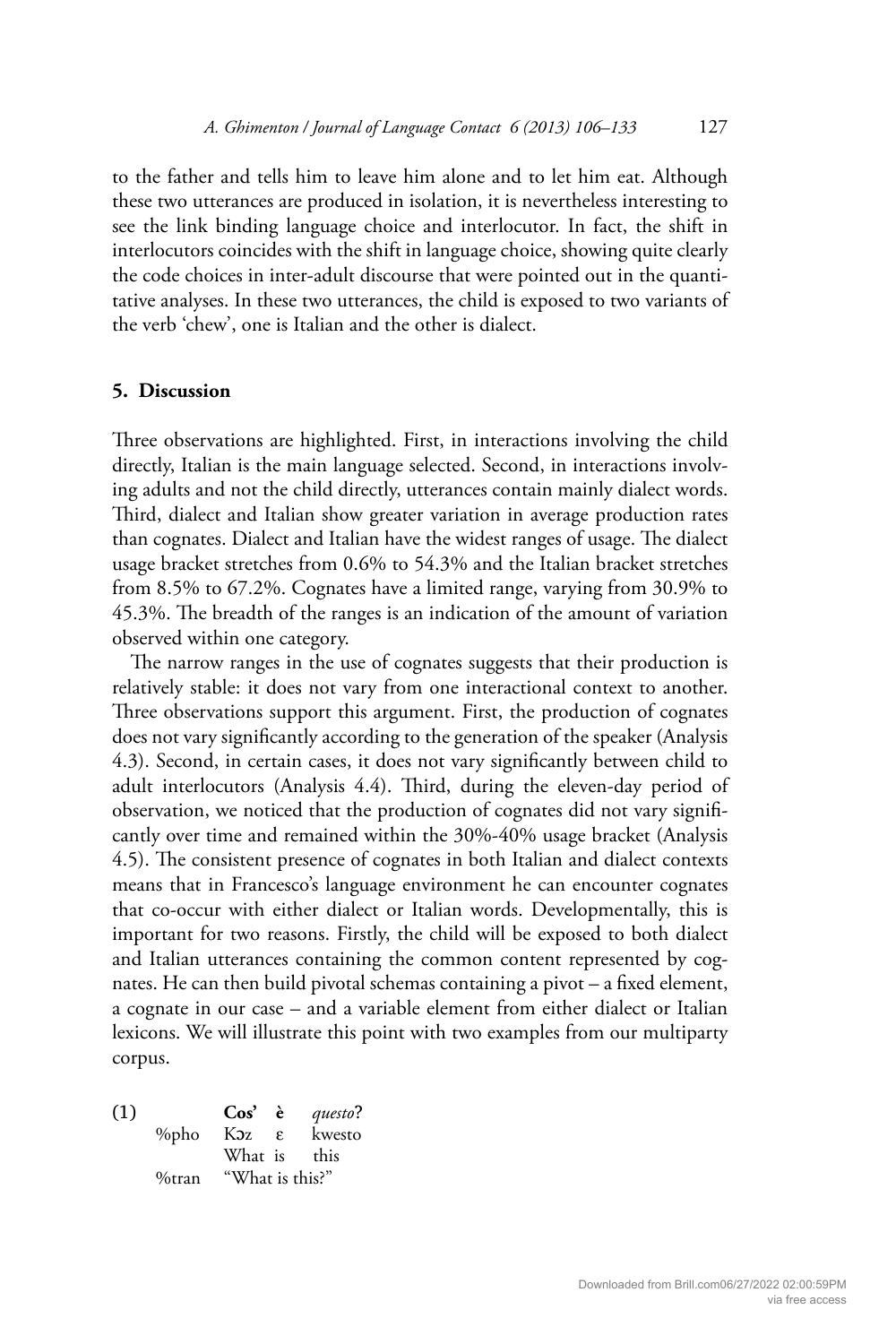| (2) |      | Vuoi                 | acqua? |
|-----|------|----------------------|--------|
|     | %pho | Vw <sub>0</sub> i    | akwa   |
|     |      | Want (2SG)           | water  |
|     | %tra | "Do you want water?" |        |

These two utterances were produced during mealtimes and both were childaddressed utterances. As in the previous linguistic examples, Italian words are in bold, cognates are in italics and dialect words are in unmarked font. We found the corresponding dialect utterances in inter-adult discourse (1b and 2b), the semantic content of which corresponds to the Italian utterances from  $1(a)$  and  $2(a)$ .

| (1) | a) |       | Cos'            | è      | questo?              |
|-----|----|-------|-----------------|--------|----------------------|
|     |    | %pho  | Koz             | ε      | kwesto               |
|     | b) |       | Cossa           | zeo    | questo?              |
|     |    | %pho  | Kossa           | zeo    | kwesto               |
|     |    | %tra  | "What is this?" |        |                      |
| (2) | a) |       | <b>Vuoi</b>     | acqua? |                      |
|     |    | %pho  | Vwoi            | akwa   |                      |
|     | b) |       | Vutu            | acqua? |                      |
|     |    | %pho  | Vutu            | akwa   |                      |
|     |    | %tran |                 |        | "Do you want water?" |

In Utterance (1) and (2), both the Italian and the dialect utterances fulfill the same communicative intention. For example, looking at (1a) and (1b), there is one common part *questo*, a cognate, and two contrasting elements, respectively *cos'è*, Italian, and *cossa ze*, dialect. The child will be exposed to *cos'è* in the child-directed discourse and to *cossa ze* in the inter-adult discourse to which he is exposed daily. Through linguistic experience and exposure to inter-adult and child-directed speech, he will gradually understand that *cos'è questo* and *cossa zeo questo* are produced to communicate the same pragmatic intentions, that is, the request of information regarding an object present in the context of the interaction. The child will thus match *cos'è* and *cossa ze* and use the one or the other after consideration of the appropriate language choices depending on the interactional context.

Through the exposure to contrasting input (Italian in child-addressed speech and dialect in inter-adult discourse), the child will be able to associate Italian and dialect constructions that fulfill the same communicative intentions and to extract the single lexical items pertaining to each one. Gradually, Francesco should gain sufficient exposure to be able to recognize and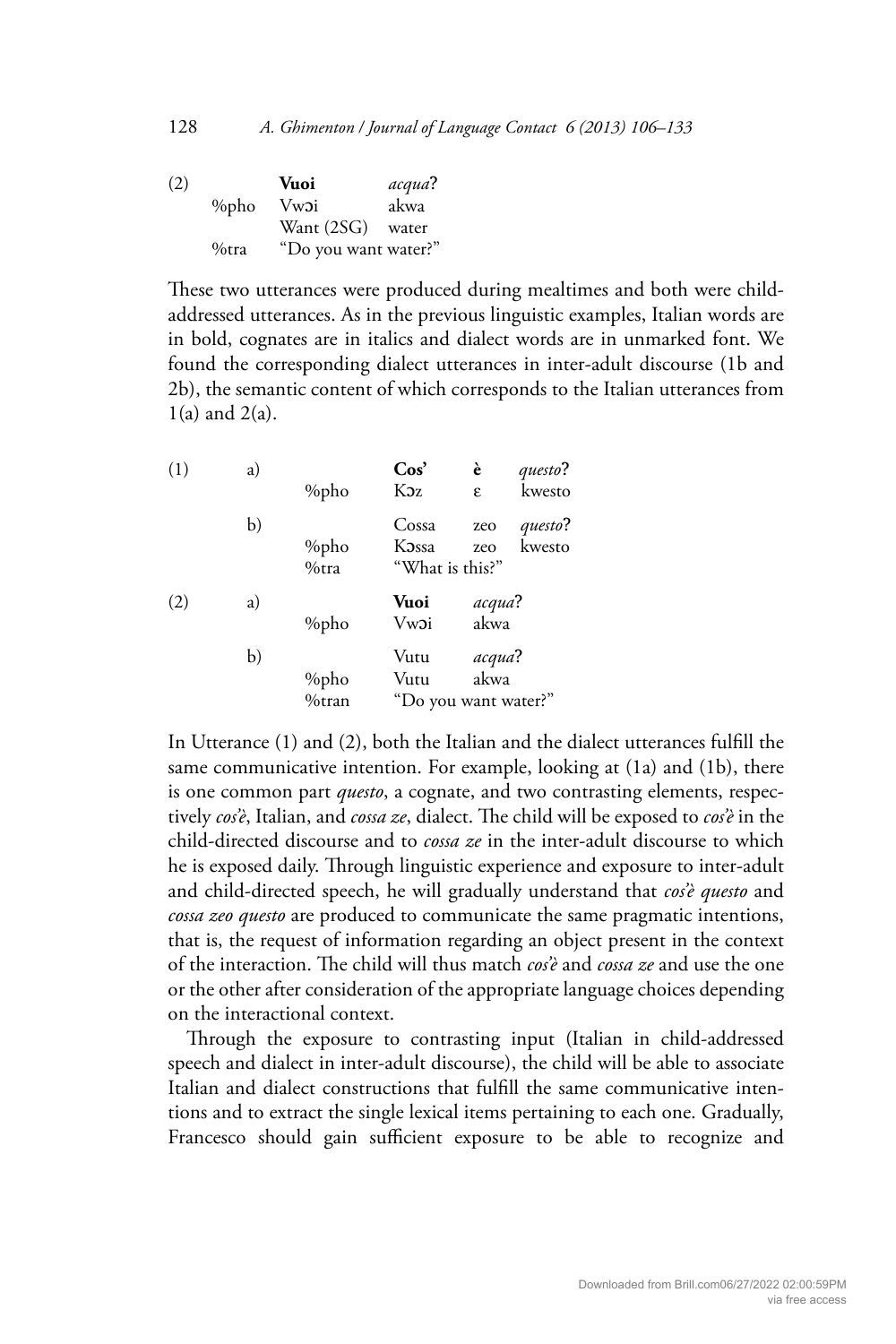memorize the dialect items found in inter-adult speech or in interactions that encourage his dialect comprehension and production, as was the case in the exchanges with extended family members. Moreover, the child will learn to generalize the construction (cognate/pivot + X) across the other constructions memorized by combining the cognate – the pivot – with any item that can fill the empty slot (X). In this way, cognates facilitate access to the form of dialect items by reducing the differences between the Italian and dialect systems. Boundaries separating the two codes become fuzzier, facilitating the possibility of change from one code to another within discourse. The presence of items that – like cognates – decrease the formal differences between two (or more) codes would seem to support the maintenance of dialect among the new generations. Ultimately, the child will be able to generalize the language constructions across dialect and Italian lexicons.

## **6. Conclusion**

These results may not seem new. Scholars working in the Italoromance area have observed that it is precisely through the production of mixed utterances<sup>6</sup> that Italy's multilingualism is maintained (Dal Negro, 2005; Rindler Schjerve, 2003) and that dialects have not fallen into disuse as suggested by statistics on declared usages. Moreover, mixed utterances provide evidence of the dynamic relationship in the Italian-dialect contact situation, where Italian and dialect exert influence on each other, through the processes of regionalization of the national language and Italianization of dialect. Yet, these studies do not explain in detail how mixed utterances support language maintenance. Our study suggests that it is not only due to speakers using both languages in their utterances that minority languages are maintained. Additionally, language maintenance may be supported by similarities in the input and output provided by cognates and the contrasting usages provided by Italian in the child-directed speech and dialect in inter-adult discourse. This may facilitate semantic access to dialect  $-$  the minority language  $-$  and could thus scaffold dialect acquisition. Psycholinguistic research on multilingual lexicons has yielded important results supporting our hypothesis on the potentially important role of cognates in language learning. A robust body of research which has shown that the semantic and formal proximity between cognates facilitates lexical access in reading, listening and production (Caramazza and

<sup>6</sup> Mixed utterances in the works cited refer to utterances containing lexical elements from both Italian and dialect systems within the same utterance (intra-sentential) and between utterances (inter-sentential).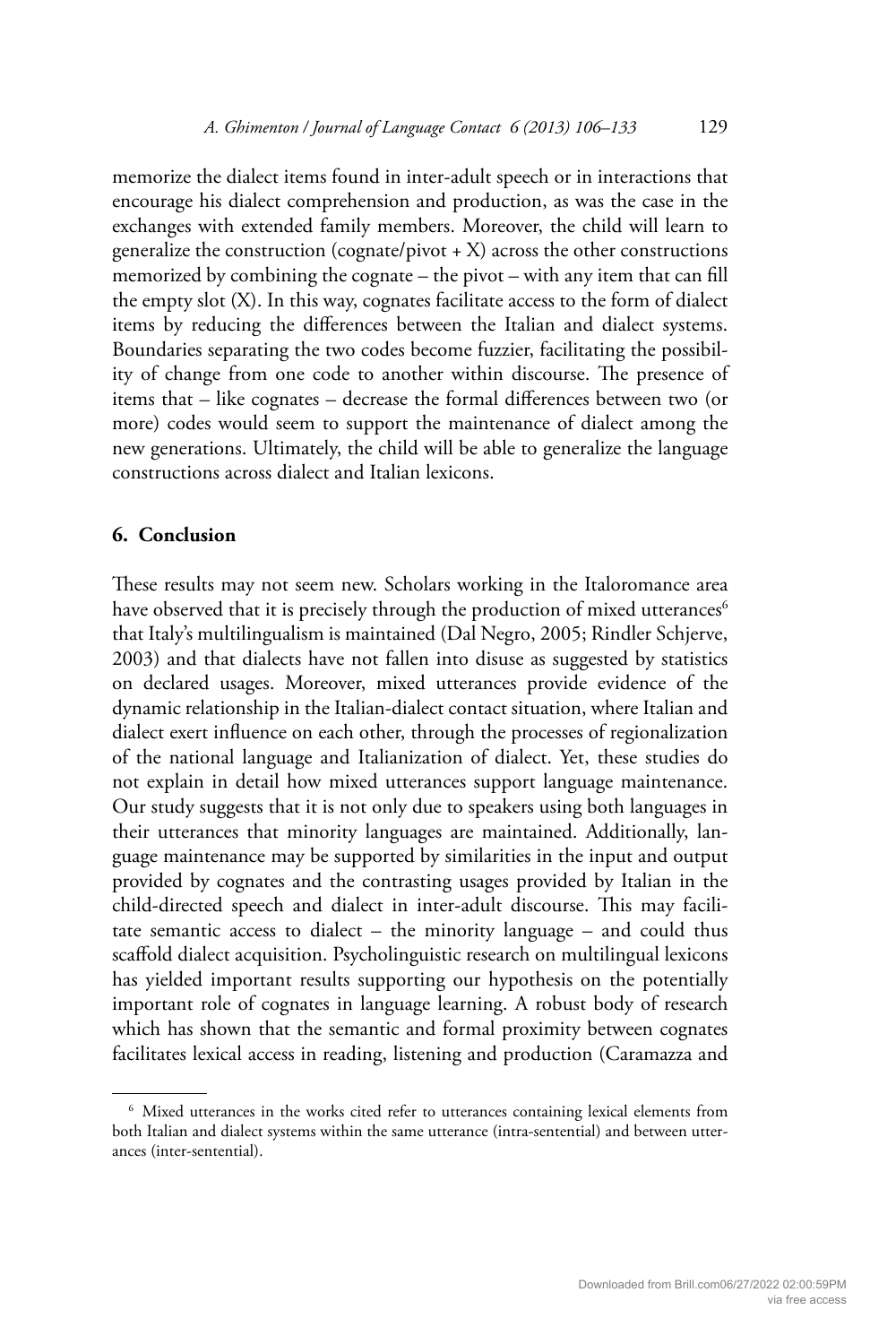Brones, 1979; Costa, Albareda, and Santesteban, 2008; Costa, Santesteban, and Cano, 2005; Cristoffanini, Kirsner, and Milech, 1986; Lemhöfer *et al*., 2008). In a recent article, Dijkstra and colleagues (2010: 297) conducted a study on the cognate processing in English-Dutch bilinguals. Interestingly, they found that "a facilitation effect did arise for lower frequency identical cognates relative to other items […]. This finding indicates that, as might be expected, identical English low-frequency cognates profit more from the coactivation of their Dutch counterparts than high-frequency cognates do". Reading our results in light of the psycholinguistic studies mentioned above, we could hypothesize that cognates may help process low frequency dialect words. Hence, exposed to contrasting input in the multiparty interactions, Francesco's dialect production may have been facilitated by the cognates cooccurring with the dialect produced in his language environment.

The results and hypotheses discussed in this study should be tested with more quantitative and qualitative analyses conducted in similar – but larger scale – sociolinguistic contexts, for instance Creole or Spanish/Catalan contact situations. More importantly, future quantitative studies on development in contact situations should attempt to include variation phenomena in order to better represent the language environment and to gain a wider understanding of the stages of acquisition occurring in language contact situations. We have attempted to do so through the establishment of the cognate category. Much work remains to investigate the cognate category in more detail, for example from a morphosyntactic perspective. The outcomes of this research could also provide new methodological ideas for studies conducted on naturalistic data as well as elements for the debate on the transmission of minority languages and the pathways leading to the construction of multilingual competence in informal language learning contexts.

## **References**

- Arosio, Fabrizio, Flavia Adani, and Maria Teresa Guasti. 2009. Grammatical features in the comprehension of Italian Relative Clauses by children. In Josep M. Brucart, Anna Gavarró and Jaume Solà (eds.), *Merging Features: Computation, Interpretation and Acquisition*, 138−155. Oxford: Oxford University Press.
- Bates, Elizabeth, Cristina Burani, Simonetta D'Amico and Laura Barca. 2001. Word reading and picture naming in Italian. *Memory & Cognition* 29(7): 986–999.
- Behrens, Heike. 2009. Usage-based and emergentist approaches to language acquisition. *Linguistics* 47(2): 383–411.
- Berruto, Gaetano. 1983. L'italiano e la semplificazione linguistica. *Vox Romanica* 42: 38–79.
- Berruto, Gaetano. 1985. 'l pulman l'è nen ch-a cammina tanto forte'. Su commutazione di codice e mescolanza dialetto-italiano. *Vox Romanica* 44: 59–76.
- Berruto, Gaetano. 1987a. Lingua, dialetto, diglossia, dilalia. In Günter Holtus and Johannes Kramer (eds.), *Romania et Slavia Adriatica*, 57–81. Hamburg: Buske.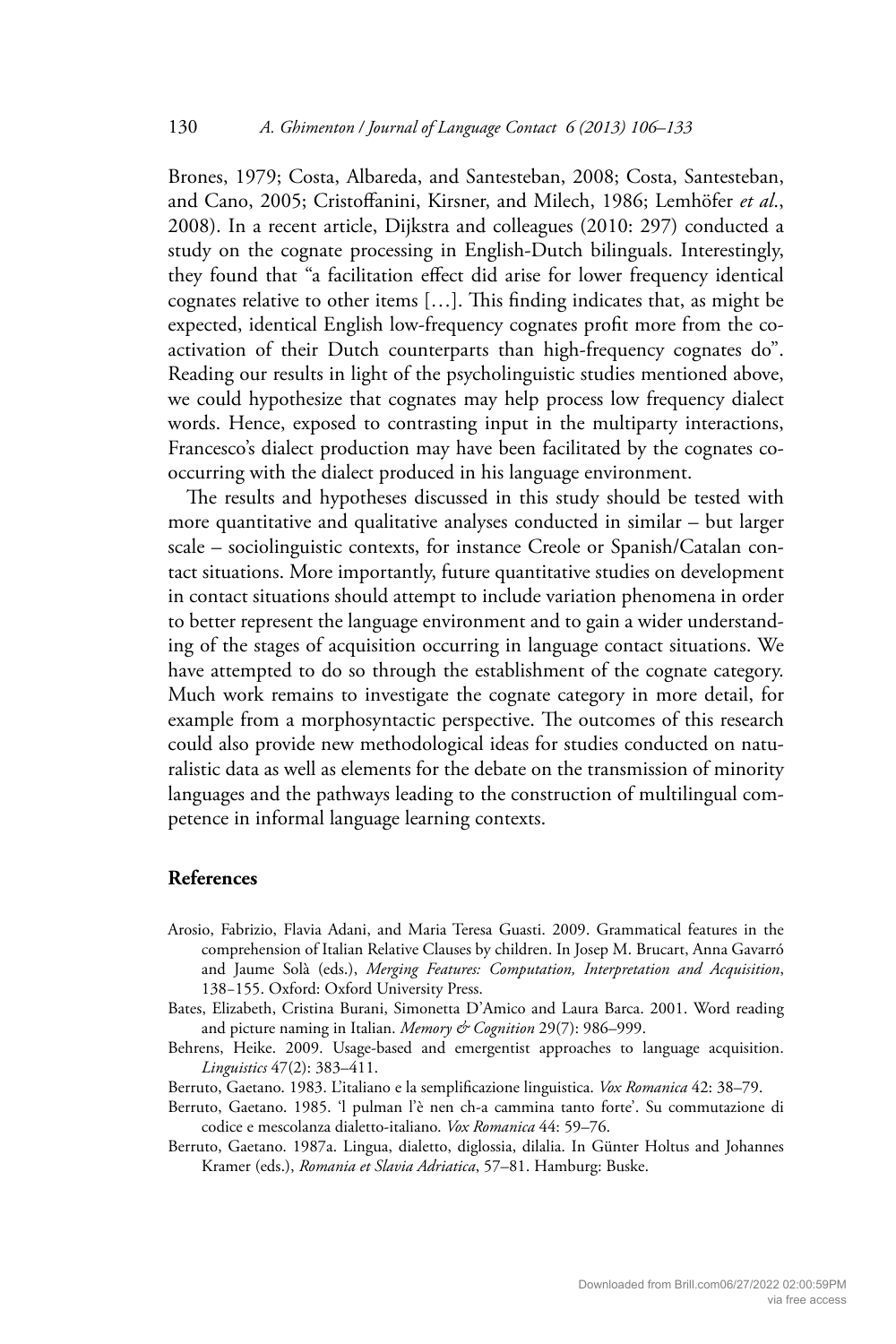- Berruto, Gaetano. 1987b. *Sociolinguistica dell'italiano contemporaneo*. Roma: La Nuova Italia Scientifica.
- Berruto, Gaetano. 1990. Italiano regionale, commutazione di codice e enunciati mistilingui. In Tullio Telmon (ed.), *Guida allo studio degli italiani regionali*, 193–196. Alessandria: Edizioni dell'Orso.
- Berruto, Gaetano. 1997. Linguistica del contatto e aspetti dell'italianizzazione dei dialetti: appunti di creolistica casalinga. In Günter Holtus, Johannes Kramer, and Wolfgang Schweickard (eds.), *Italica et Romanica. Festschrift für Max Pfister zum* 65 (Vol. 3), 13-29. Tübingen: Niemeyer.
- Berruto, Gaetano. 1998. Noterelle di teoria della variazione linguistica. In Edeltraud Werner, Ricarda Liver, Yvonne Stork, and Martina Nicklaus (eds.), *et multum et multa*, 17–29. Tübingen: Günter Narr Verlag.
- Berruto, Gaetano. 1999. Le varietà del repertorio. In Alberto Sobrero, *Introduzione all'italiano contemporaneo. Volume 1: La variazione e gli usi*, 3–36. Roma, Bari: Laterza.
- Berruto, Gaetano. 2005. Dialect/ standard convergence, mixing, and models of language contact: The case of Italy. In Peter Auer, Frans Hinskens, and Paul Kerswill (eds.), *Dialect change. Convergence and divergence in European languages*, 81–95. Cambridge: Cambridge University Press.
- Bickerton, Derek. 1975. *Dynamics of a creole system*. Cambridge: Cambridge University Press.
- Braine, Martin. 1976. Children's first word combinations. *Monographs of the Society for Research in Child Development*. 41 (1).
- Caramazza, Alfonso, and Isabel Brones. 1979. Lexical access in bilinguals. *Bulletin of the Psychonomic Society* 13, 212–214.
- Cerruti, Massimo. 2003. Il dialetto oggi nello spazio sociolinguistico urbano. Indagine in un quartiere di Torino. *Rivista Italiana di dialettologia*, 27, 33–88.
- Cerruti, Massimo. 2011. Regional varieties of Italian in the linguistic repertoire. *International Journal of the Sociology of Language* 2011(210): 9–28.
- Cerruti, Massimo and Riccardo Regis. 2005. "Code-switching" e teoria linguistica: La situazione italo-romanza. *Italian Journal of Linguistics* 17(1): 179–208.
- Clyne, Michael. 1967. *Transference and triggering: Observations on the language assimilation of post-war german-speaking migrants in Australia*. Melbourne: Hawthorne.
- Clyne, Michael. 1991. *Community Languages : The australian experience*. Cambridge: Cambridge University Press.
- Clyne, Michael. 2003. *Dynamics of language contact : English and immigrant languages*. Cambridge: Cambridge University Press.
- Cortelazzo, Manlio. 2001. *Noi Veneti*. Verona: Cierre Edizioni.
- Cortelazzo, Manlio. 2004. Letteratura in dialetto. In Manlio Cortelazzo (ed.), *Manuale di cultura veneta. Geografia, storia, lingua e arte*, 81–93. Venezia: Marsilio.
- Cortelazzo, Manlio and Ivano Paccagnella. 1997. Il Veneto. In Francesco
- Coseriu, Eugenio. 1981. Los conceptos de "dialecto", "nivel" y "estilo de lengua" y el sentido proprio de la dialectologìa. *Linguistica española actual* 3: 1–32.
- Costa, Albert, Barbara Albareda and Mikel Santesteban. 2008. Assessing the presence of lexical competition across languages: Evidence from the Stroop Task. *Bilingualism: Language and Cognition* 11(1): 121–131.
- Costa, Albert, Santesteban, Mikel, and Cano, Agnès. 2005. On the facilitatory effects of cognate words in bilingual speech production. *Brain and Language* 94: 94–103.
- Coveri, Lorenzo, Benucci, Antonella, and Diadori, Pierangela. 1998. *Le varietà dell'italiano: manuale di sociolinguistica italiana*. Roma: Bonacci.
- Cristoffanini, Paula, Kim Kirsner and Dan Milech. 1986. Bilingual lexical representation: The status of Spanish-English cognates. *Quarterly Journal of Experimental Psychology* 38(A): 367–393.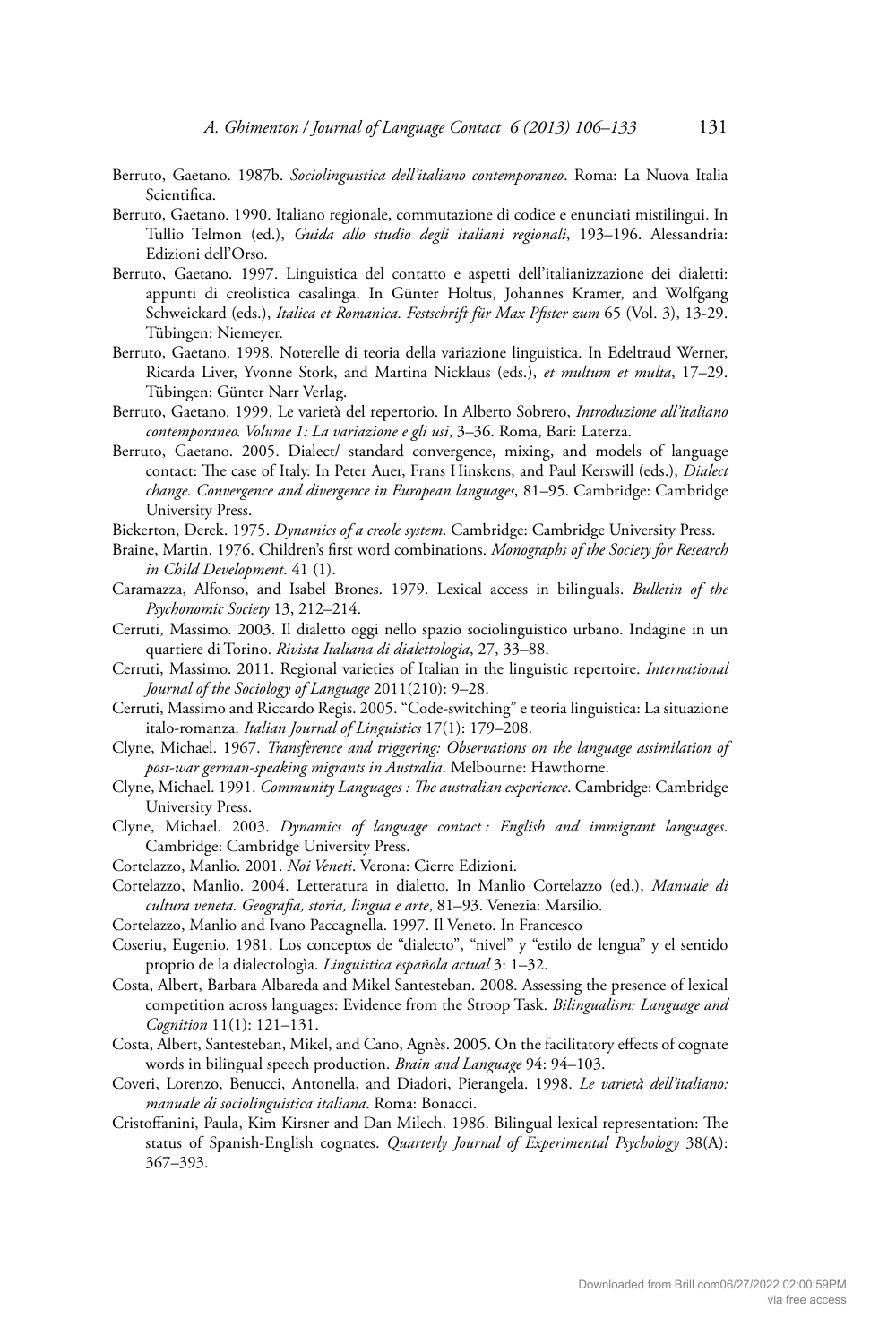- D'Odorico, Laura, Stefania Carubbi, Nicoletta Salerni and Vincenzo Calvo. 2001. Vocabulary development in Italian children: A longitudinal evaluation of quantitative and qualitative aspects. *Journal of Child Language* 28(2): 351–372.
- Dal Negro, Silvia. 2005. Il codeswitching in contesti minoritari soggetti a regressione linguistica. *Italian Journal of Linguistics* 17(1): 157–178.
- Dijkstra, Ton. 2009. The multilingual lexicon. In Dominique Sandra, Jan-Ola Östman, and Jef Verschueren (eds.), *Cognition and Pragmatics* (Vol. 3), 369-388. Amsterdam, Philadelphia: John Benjamins.
- Dijkstra, Ton, Koji Miwa, Bianca Brummelhuis, Maya Sappelli and Harald Baayen. 2010. How cross-language similarity and task demands affect cognate recognition. *Journal of Memory and Language* 62: 284–301.
- Fray, Hans J. 1962. *Per la posizione lessicale dei dialetti veneti*. Venezia-Roma: Istituto per la collaborazione culturale. Venezia-Roma: Istituto per la collaborazione culturale.
- Giacalone-Ramat, Anna. 1995. Code-Switching in the context of dialect/standard language relations. In Lesley Milroy and Pieter Muysken (eds.), *One Speaker, Two Languages*, 45–67. Cambridge, New York, Melbourne: Cambridge University Press.
- Grassi, C. 1993. Italiano e dialetti. In: Alberto A. Sobrero (ed.), *Introduzione all'italiano contemporaneo. Volume* 2*: La variazione e gli usi*, 279–310. Roma/Bari: Laterza.
- Goldberg, Adele E. 2006. *Constructions at work*. Oxford: Oxford University Press.
- Guasti, Maria Teresa. 2009. Universal grammar approaches to language acquisition. In *Advances in language acquisition*. New York: Palgrave Macmillian.
- Guerini, Federica. 2011. Language policy and ideology in Italy. *International Journal of the Sociology of Language*, 2011(210): 109–126.
- Lemhöfer, Kristin, Ton Dijkstra, Herbert Schriefers, Harald Baayan, Jonathan Grainger and Pienie Zwitserlook. 2008. Native language influences on word recognition in a second language: A megastudy. *Journal of Experimental Psychology: Learning, Memory, and Cognition*, 34(1): 12–31.
- Marcato, Carla. 2002. *Dialetto, dialetti e italiano*. Bologna: Il Mulino.
- Marcato, Gianna. 1991. Il parlato come costrutto mediatore tra dialetto e italiano. *Fra dialetto e lingua nazionale. Realtà e prospettive*, XVIII *Convegno di studi dialettali italiani*, 179–210. Padova: Unipress.
- Marcato, Gianna and Ursini, Flavia. 1998. *Dialetti Veneti : grammatica e storia*. Padova: Cleup.
- Noccetti, Sabrina Anna De Marco, Livia Tonelli and Wolfgang U. Dressler. 2007. The role of diminutives in the acquisition of Italian morphology. In Ineta Savickienė and Wolfgang U. Dressler (eds.). *The acquisition of Diminutives. A cross-linguistic perspective*, 125–153. Amsterdam: John Benjamins.
- Pellegrini, Gianbattista. B. (1960). Tra lingua e dialetto in Italia. *Studi mediolatini e volgari* 8: 137–155.
- Pizzuto, Elena and Maria Cristina Caselli. 1992. The acquisition of Italian morphology: Implications for models of language development. *Journal of Child Language* 19(3): 491–557.
- Prudent, Lambert-Felix. 1980. Les processus de la minoration linguistique: Un coup d'oeil à la situation antillaise et à la créolistique. *La Pensée* 209(1): 68–84.
- Regis, Riccardo. 2002. C'è una lingua matrice nel contatto italiano-dialetto? *Rivista Italiana di Dialettologia* 26: 95–119.
- Rindler Schjerve, Rosita. 2003. Sardinian between maintenance and shift. In Kurt Braunmüller and Gisella Ferraresi (eds.), *Aspects of multilingualism in European language history*, 235–260. Amsterdam-Philadelphia: Benjamins.
- Rüegg, Robert. 1956. *Zur wortgeographie der italienischen umgangssprache*. Köln: Kölner romanistischen Arbeiten.